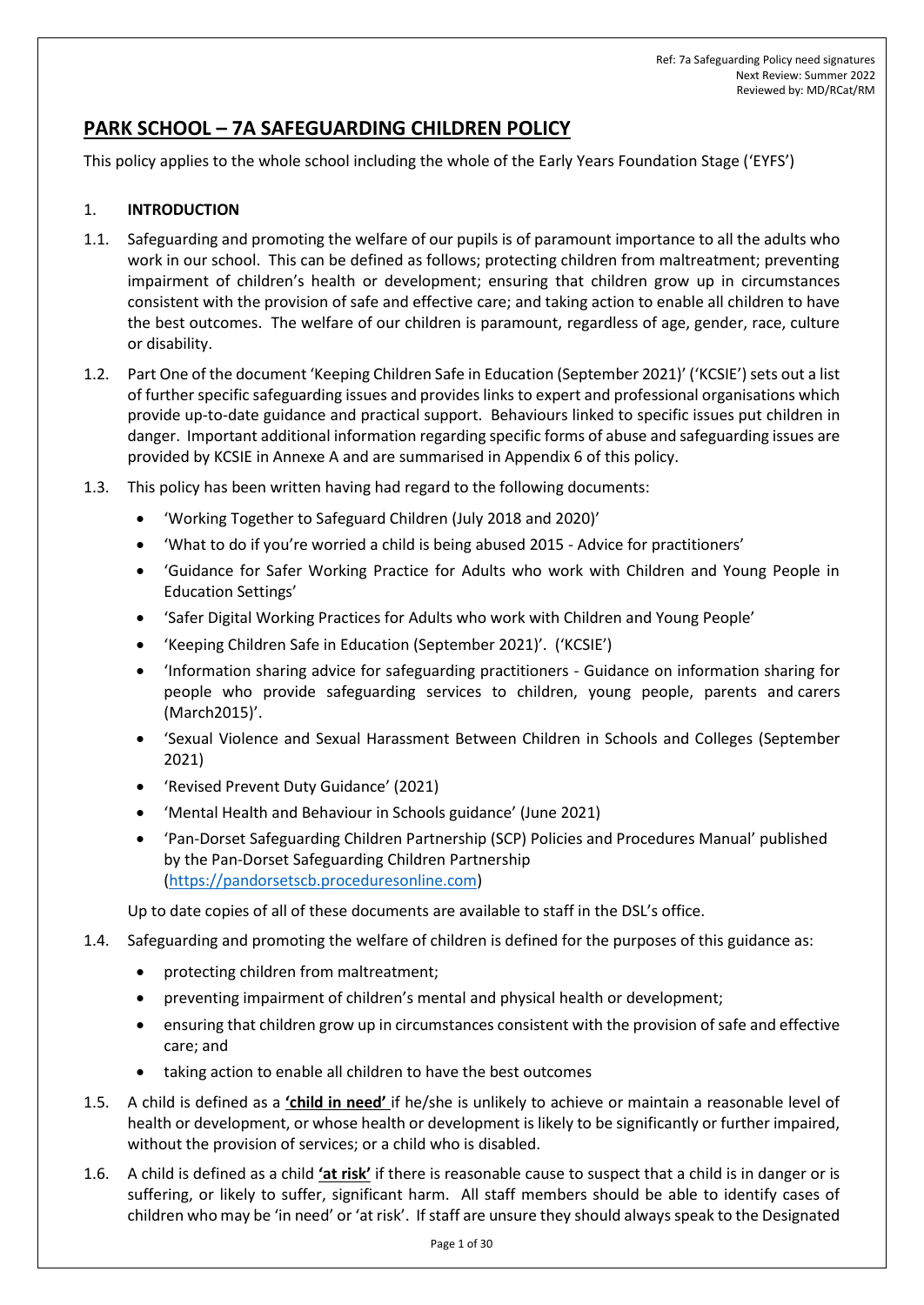Safeguarding Lead ('DSL') (See Section 3 below).

- 1.7. Abuse is a form of maltreatment of a child. Somebody may abuse or neglect a child by inflicting harm, or by failing to prevent harm. Abuse can be of a sexual, emotional or physical nature. It can also be the result of neglect. More detail regarding these types of abuse and neglect is included as Appendix 5 to this policy. The signs of possible abuse are explained and discussed in detail on a regular basis during the training referred to in section 3 below. The following occurrences involving pupils are just some examples of concerns which should be acted on:
	- Significant changes in children's behaviour;
	- deterioration in their general well-being;
	- unexplained bruising, marks or signs of possible abuse;
	- signs of neglect;
	- comments children make which give cause for concern
	- running away or going missing
- 1.8. With regard to 'Children Missing from Education' we notify the Local Authority (BCP) if we are to delete a pupil from our Admissions Register in any of the circumstances set out in KCSIE, or if a pupil fails to attend school regularly or if a pupil has had significant absence without the school's permission.
- 1.9. With regard to Honour-based Violence (HBV), including Female Genital Mutilation (FGM), Forced Marriages or practices such as breast ironing, it is illegal in the UK and a form of child abuse. If we have a concern that a child is at risk of HBV or who has suffered HBV, we will activate local safeguarding procedures liaising with the Police and Social Care. With regard specifically to FGM staff are made aware upon joining the school and in subsequent regular training that there is a statutory duty upon teachers (including non-qualified staff who are engaged in teaching activities) to report to the Police where they discover (either through disclosure or visual evidence) that an act of FGM appears to have been carried out on a girl under 18. Those failing to report such cases will face disciplinary action under the school's discipline procedures and may, if appropriate, be referred to the Teaching Regulation Agency (TRA).
- 1.10. With regard to protecting children from the risk of radicalisation, schools are under a statutory duty to have due regard to the need to prevent people from being drawn into terrorism. This duty is known as the Prevent Duty. We are expected to assess the risk of children being drawn into terrorism, including support for extremist ideas that are part of terrorist ideology. All staff are trained upon joining the school (and then on an annual basis) to have a general understanding of the risks affecting children and young people in the area and to have a specific understanding of how to identify individual children who may be at risk of radicalisation. Staff should be alert to changes in children's behaviour which could indicate that they may be in need of help or protection. We ensure that children are safe from terrorist or extremist material when accessing the Internet, by having suitable filtering and monitoring in place and by teaching pupils about on-line safety. If there is a concern about a pupil, staff should follow the safeguarding procedures set out in this policy. The school takes into account the policies and procedures of the Pan-Dorset Safeguarding Children Partnership and the school (or any individual member of staff) may make a referral to the Channel Programme. Channel is a programme which focuses on providing support at an early stage to people who are identified as being vulnerable to being drawn into terrorism. It provides a mechanism for schools to make referrals if they are concerned that an individual might be vulnerable to radicalisation. Concerns about radicalization should be discussed with a child's parents unless doing so would put the child at risk. An individual's engagement with the programme is entirely voluntary at all stages. The school's Designated Safeguarding Lead leads annual safeguarding refresher training (including training on the Prevent Duty) at the start of each academic year, when the staff take part in a risk assessment in order to identify any pupils at risk. This risk assessment is recorded on the safeguarding log.
- 1.11. With regard to Upskirting, staff are made aware upon joining the school and in subsequent regular training that this is a criminal offence. Therefore there is a duty upon teachers (including non-qualified staff who are engaged in teaching activities) to report to the Designated Safeguarding Lead, who will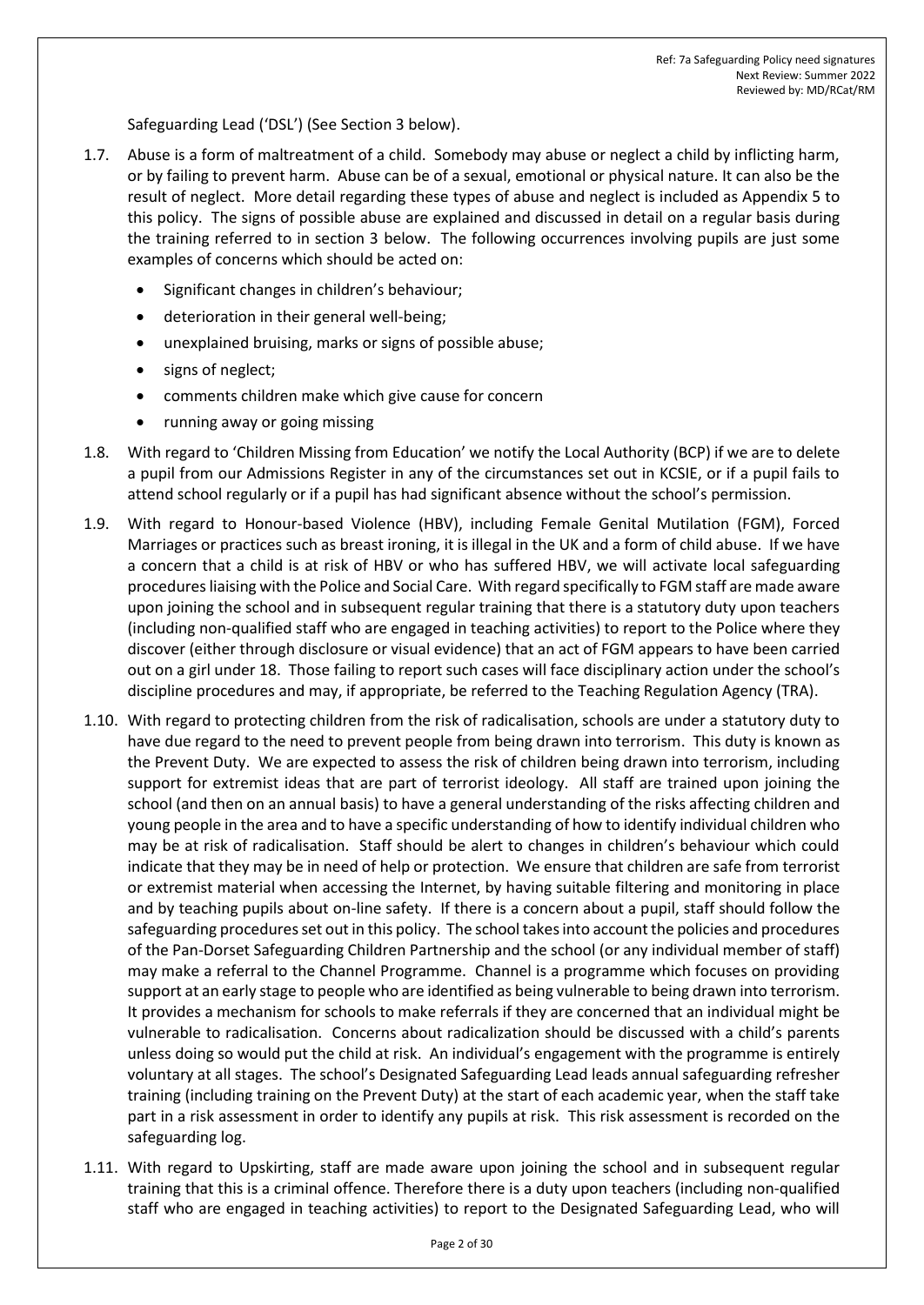contact the Police, where they discover (either through disclosure or visual evidence) that an act of Upskirting appears to have taken place.

- 1.12. All staff should be aware that children are capable of abusing their peers. Peer on peer abuse can take many forms and staff should keep in mind the threshold for children becoming 'at risk' – i.e. is a child suffering, or likely to suffer, significant harm? Park School has a zero-tolerance approach to abuse. All staff should understand, that even if there are no reports in their schools or colleges it does not mean it is not happening, it may be the case that it is just not being reported. As such it is important if staff have **any** concerns regarding peer on peer abuse they should speak to their designated safeguarding lead (or deputy). It is essential that **all** staff understand the importance of challenging inappropriate behaviours between peers, many of which are listed below, that are actually abusive in nature. Downplaying certain behaviours, for example dismissing sexual harassment as "just banter", "just having a laugh", "part of growing up" or "boys being boys" can lead to a culture of unacceptable behaviours, an unsafe environment for children and in worst case scenarios a culture that normalises abuse leading to children accepting it as normal and not coming forward to report it. Peer on peer abuse can take very many different forms. Some abuse can take place online and staff should be alert to issues arising for example through email, social media and messaging sites and sexting. Staff should also be aware of different gender issues such as girls being inappropriately touched or boys being subject to bullying initiation-type procedures. Peer on peer abuse must be acted upon and never tolerated or passed off as 'banter' or 'part of growing up'. Where a member of staff suspects peer on peer abuse, usual safeguarding procedures should be followed (see Sections 5 & 7 of this policy). Both perpetrators and victims of peer on peer abuse are treated as 'at risk' and, where appropriate, such abuse will be referred to external local agencies. The school's Bullying policy provides more detail on issues such as the prevention of abuse and the support given to victims.
- 1.13. Contextual safeguarding is used in the assessment of children. The DSL will consider the context within which safeguarding incidents or behaviours have occurred and assess the child using these wider environmental factors which may take place outside school and could be a threat to their safety and/or welfare. Social care assessments should consider where children are being harmed in contexts outside the home, so it is important that schools and colleges provide as much information as possible as part of the referral process. This will allow any assessment to consider all the available evidence and enable a contextual approach to address such harm.
- 1.14. Pupils are taught about safeguarding, including their safety online, through a number of subjects including ICT and PSHE. The school online e-safety policy and teaching of online safety is based on the 4C's (defined in KCSIE 2021 para 124) content, contact, conduct and commerce. The school has a robust e-safety procedures (including filtering and monitoring) – see the school's E-safety policy and Remote Learning policy for more details. The police are invited into school on an annual basis to talk to staff, children (Years 2 & 6) and parents about staying safe when online and other dangers to their safety. The pupils are given regular reminders by their class teachers of what they can do if they are worried about something. The DSL is responsible for all online safety. The Headteacher delivers assemblies on this issue to the whole school on a regular basis.
- 1.15. Where the school has a pupil who is looked after by a local authority, the DSL communicates with relevant staff to ensure that they have the necessary skills, knowledge and understanding to keep such a pupil safe. This includes ensuring that staff have the information they need about the child's status, contact arrangements with parents, care arrangements and delegated authority to carers.
- 1.16. Staff must maintain an appropriate level of confidentiality whilst at the same time liaising with relevant professionals such as the DSL and Social Care. Staff should never promise a child that they will not tell anyone about an allegation as this may ultimately not be in the best interests of the child.
- 1.17. Children with special educational needs (SEN) and disabilities can face additional safeguarding challenges. Additional barriers can exist when recognising abuse and neglect in this group of children. This can include: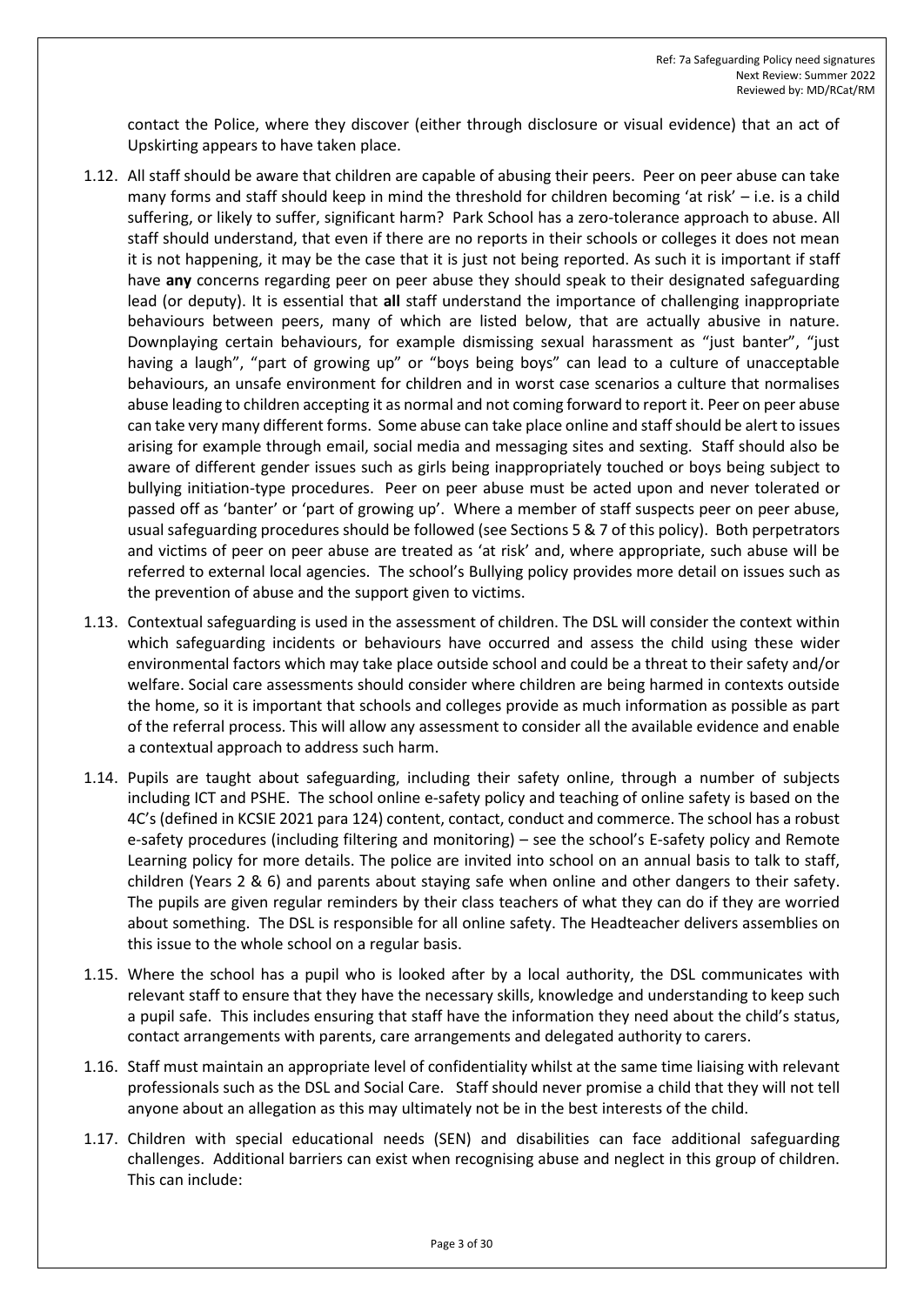- Assumptions that indicators of possible abuse such as behaviour, mood and injury relate to the child's disability without further exploration;
- Children with SEN and disabilities can be disproportionally impacted by things like bullying without outwardly showing and signs; and
- Communication barriers and difficulties in overcoming these barriers.
- 1.18. With regard to non-mobile babies/children we recognise that accidents happen that may result in bruises, especially in mobile babies/children. However, it is highly unlikely that innocent bruising or other injuries may occur in non-mobile babies/children. It is a safeguarding requirement of Pan-Dorset safeguarding children partnership (PDSCP) that any bruise/injury in a non-mobile baby/child is referred to the local safeguarding team.
- 1.19. Parents are informed annually in writing on the confidential information forms that this policy is always available to them on the school website. Prospective parents are told on our website that this policy is available to them.

#### 2. **AIMS AND OBJECTIVES**

- 2.1. The aims of this policy are:
	- to ensure that the roles and responsibilities of all members of staff are clear
	- to set out the correct procedures for those who encounter an issue of child protection

#### 3. **ROLES, RESPONSIBILITIES, TRAINING AND INDUCTION**

- 3.1. The School Board of Governance (including the Chairman/Proprietor of Park School (John Forsyth) and Forfar Education Executive) ensure they facilitate a whole school or college approach to safeguarding. This means ensuring safeguarding and child protection are at the forefront and underpin all relevant aspects of process and policy development. Ultimately, all systems, processes and policies should operate with the best interests of the child at their heart.
- 3.2. Where there is a safeguarding concern, the school senior management team (supported by the School Board of Governance) ensure the child's wishes and feelings are taken into account when determining what action to take and what services to provide. Systems should be in place, and they should be well promoted, easily understood and easily accessible for children to confidently report abuse, knowing their concerns will be treated seriously, and knowing they can safely express their views and give feedback If staff have any concerns about a child's welfare they should act immediately. (See Flow Chart in Appendix 4 as defined in KCSIE)
- 3.3. **All** staff are responsible for the safeguarding and welfare of the children in our care. This includes the proprietors (Forfar Education), the senior management team, peripatetic staff, as well as all staff working at Park School and Nursery.
- 3.4. Responsibility for child protection matters is taken by the Headteacher, Melanie Dowler, who is the DSL, and by the Director of Studies, Rosie Cattani who is the Deputy DSL for the main school and the Head of Nurseries, Rebecca Mellowes who is the Deputy DSL for the Nursery. The DSL and the two Deputy DSLs receive training (updated every two years) in child protection and inter-agency working for the designated person(s). The DSL is the designated practitioner with lead responsibility for safeguarding children within the EYFS and for liaising with local statutory children's agencies as appropriate. The relevant Deputy DSL will carry out this role in the absence of the DSL. The DSL is responsible for all online safety. All elements of safeguarding are overseen and checked by the Board Level Lead for Safeguarding, (Jo Storey).
- 3.5. Appendix 3 of this policy sets out a more detailed description of the role of the DSL (and Deputy DSL) and Board Level Lead for Safeguarding, (Jo Storey).
- 3.6. Appendix 4 of this policy sets a flow chart of the actions taken where there are concerns about a child.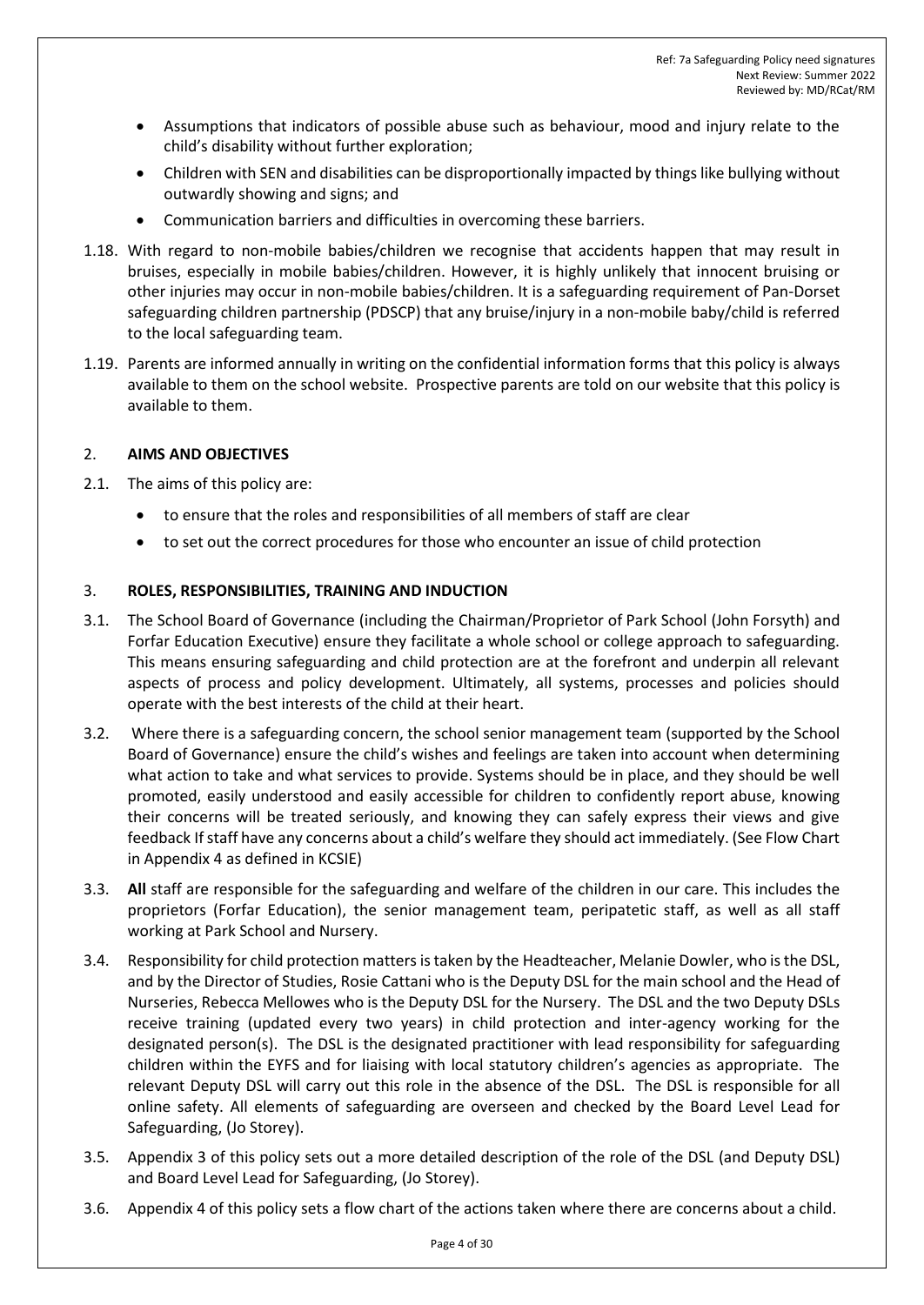- 3.7. All staff (including the Headteacher and the members of the Board of Governance for Park School) receive training in child protection from a local external provider. This training has taken place every three years in the past and will continue to take place on a regular basis in accordance with advice received from the Pan-Dorset Safeguarding Children Partnership – BCP area (currently every three years). In September training all current staff read this policy which explains the role of the DSL (Appendix 3 of this document), and Part One of KCSIE & Annex A. They are kept abreast of all changes in legislation and good practice by the DSL. In addition each year, all staff read the Staff Code of Conduct (incorporated in the Staff Guide, which is given to all staff), Bullying, Behaviour and Discipline, Missing Child, School Rules, E-safety and ICT Acceptable Use policies. The DSL provides all staff with a safeguarding and child protection update in September each year and throughout the year in Staff meetings. All up to date safeguarding documentation is available on the School Intranet and paper copies are in the DSL's office.
- 3.8. Teaching staff have online safety training (KCSIE 2021 para 114) provided annually by the Dorset Policy Community Unit. They are required to ensure children are taught about safeguarding, including online safety (KCSIE 2021 para 119). All this safeguarding training for staff, including online safety training, is integrated, aligned and considered as part of the whole school safeguarding approach and wider INSET and curriculum planning.
- 3.9. The School Board of Governance have regard to the Teachers' Standards which set out the expectation that all teachers manage behaviour effectively to ensure a good and safe educational environment and requires teachers to have a clear understanding of the needs of all pupils.
- 3.10. All new staff joining the school will receive initial face to face training from the DSL, when a copy of this policy will be given and explained to them. This training includes an explanation of the whistleblowing procedures and sections 10 and 11 of this policy and the Prevent Duty. All new staff are required to read Part One of the document 'Keeping Children Safe in Education' & Annex A and the Staff Code of Conduct (incorporated in the Staff Guide, which is given to all staff). This initial face-to-face training also refers to the school's policies regarding Bullying, Behaviour and Discipline, Missing Child, School Rules, E-safety and ICT Acceptable Use.
- 3.11. The DSL, Deputy DSLs and Board Level Lead for Safeguarding, (Jo Storey) maintain regular contact with the local Safeguarding and Child Protection authorities Pan-Dorset Safeguarding Children Partnership. The DSL attends the half termly DSL forums organised by BCP council. The School contributes to interagency working in line with the statutory guidance in 'Working Together to Safeguard Children 2018 updated Dec 2020'. Contact details appear in Appendix 1 of this policy for the following agencies;
	- Social Care (for the different areas in which our pupils live)
	- Police
	- Safeguarding and Social Inclusion section of Children's Learning and Engagement at the Bournemouth Council
	- Advice regarding counter extremism and the Channel Programme
	- Pan-Dorset Safeguarding Children Partnership
- 3.12. All temporary staff who are in 'regulated activity' are given safeguarding training by the DSL, and are asked to read Part One of KCSIE & Annex A, this safeguarding policy, the staff code of conduct in the Staff Guide and the ICT Acceptable Use policy. The role of the DSL is also explained to them.
- 3.13. DSL takes a proportional risk-based approach to the level of information which is provided to parent helpers and accompanied volunteers. All Risk Assessment for visits have information on safeguarding to explain the procedure for any concerns.
- 3.14. DSL and Deputy DSLs have undertaken training to be part of the Operation Encompass initiative to support children who have experienced Domestic Violence. Operation Encompass ensures that senior safeguarding members of Park School, (DSL/DDSLs) known as Key Adults, are trained to allow them to receive information from the police and to use the information that has been shared, in confidence,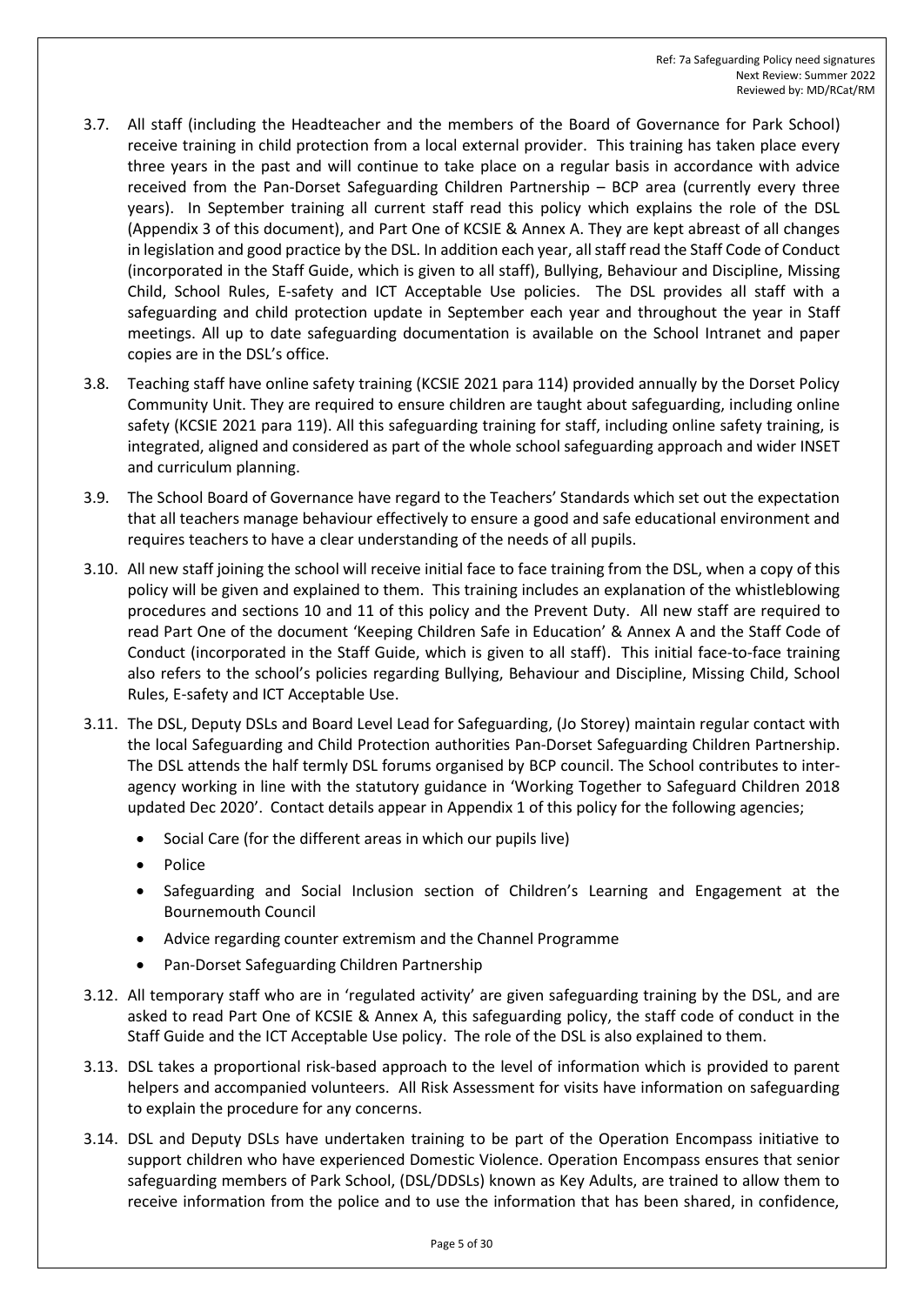while ensuring that we are able to make provision for possible difficulties experienced by children, or their families, who have been involved in a domestic abuse incident.

3.15. If the proprietors or school representatives hire or rent out school facilities/premises to organisations or individuals (for example to community groups, sports associations, and service providers to run community or extra-curricular activities) they endeavour to ensure that appropriate arrangements are in place to keep children safe. The School Board of Governance should seek assurance that the body concerned has appropriate safeguarding and child protection policies and procedures in place (including inspecting these as needed); and ensure that there are arrangements in place to liaise with the school or college on these matters where appropriate. The School Board of Governance should also ensure safeguarding requirements are included in any transfer of control agreement (i.e. lease or hire agreement), as a condition of use and occupation of the premises; and that failure to comply with this would lead to termination of the agreement.

#### 4. **SAFER PRACTICES FOR ADULTS WORKING WITH CHILDREN**

- 4.1. This policy should be read in conjunction with the following school policies and documents:-
	- Employment Handbook issued to staff with their contracts
	- The Staff Code of Conduct which is set out in the Staff Guide and is accessible upon request to the School Office. This document is read by all new members of staff as part of the induction process and can be consulted by all existing members of staff at any time in order to check our current procedures and guidance. The Code of Conduct contains guidance on a number of issues (e.g. staff/pupil relationships and communications including the use of social media) and also makes reference to other important policies containing issues of conduct (e.g. the E-safety policy, Remote Learning policy and the ICT Acceptable Use policy) which must be read.
- 4.2. All staff wear a Park School badge with their name, photograph and role. Any visitors to the site sign into through the School office and are given a Visitors' Badge which they return when they sign out and leave.
- 4.3. There may be times when adults in our school, in the course of their duty are entitled to use reasonable force to control or restrain children. More detail is provided in the Behaviour and Discipline policy. The Headteacher requires the adult involved in any such incident to report this to her immediately, and to record it in the interventions book.
- 4.4. Images taken by staff should only be taken on equipment owned by the school, and not on personal mobile phones or cameras. Personal mobile phones and personal cameras of staff working with the children in Nursery and Reception, as well as any visitors are never used in the EYFS setting and are kept in a designated cupboard/box.

#### 5. **RESPONDING TO A CONVERSATION INITIATED BY A CHILD WHICH HAS RESULTED IN A DISCLOSURE (NOT INCLUDING ALLEGATIONS AGAINST MEMBERS OF STAFF OR VOLUNTEERS OR PEER ON PEER SEXUAL VIOLENCE/HARASSMENT)**

- 5.1. When responding to a child during that conversation, a member of staff should:
	- listen carefully to what is said, reflecting back, using the child's language, being non-judgmental, being clear about boundaries and how the report will be progressed, not asking leading questions and only prompting the child where necessary with open questions – where, when, what, etc. It is important to note that whilst leading questions should be avoided, staff can ask children if they have been harmed and what the nature of that harm was; the words that the member of staff says to the child should always be framed in an open manner and not 'lead' the child in any way. For example say, 'Tell me what has happened', rather than, 'Did s/he do…' **Remember: TED – Tell me, Explain, Describe**
	- stay calm;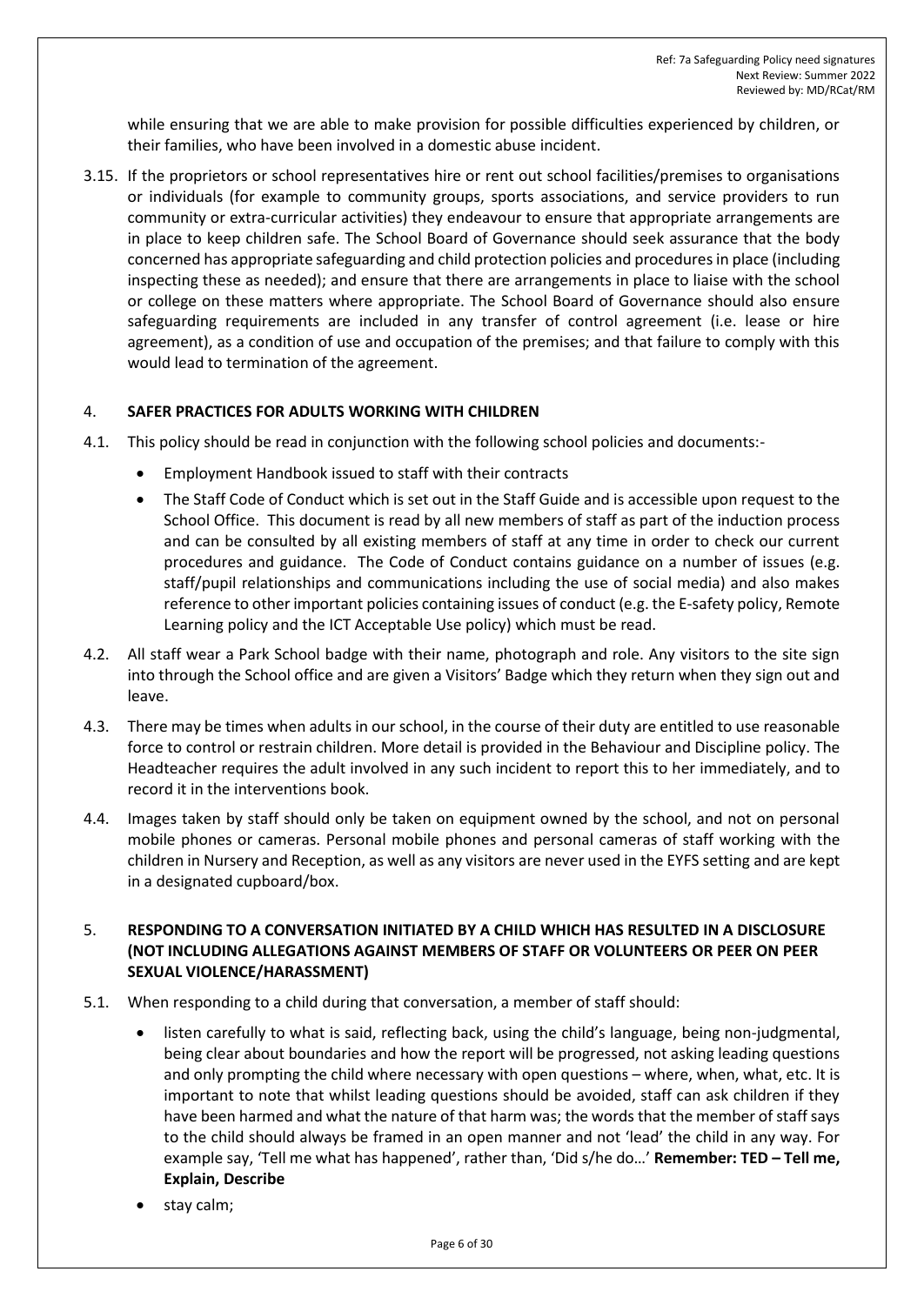- reassure victim that they are being taken seriously and that they will be supported and kept safe;
- a victim should never be given the impression that they are creating a problem by reporting abuse, sexual violence or sexual harassment. Nor should a victim ever be made to feel ashamed for making a report. Reassure the child that s/he has done the right thing in telling you;
- if possible, managing reports with two members of staff present, (preferably one of them being the designated safeguarding lead or a deputy). However, this might not always be possible;
- considering the best way to make a record of the report. Best practice is to wait until the end of the report and immediately write up a thorough summary. This allows the staff member to devote their full attention to the child and to listen to what they are saying. It may be appropriate to make notes during the report (especially if a second member of staff is present). However, if making notes, staff should be conscious of the need to remain engaged with the child and not appear distracted by the note taking.– see Appendix 2 to this policy for guidance on making the written record;
- only recording the facts as the child presents them. The notes should not reflect the personal opinion of the note taker. Be aware that notes of such reports could become part of a statutory assessment by children's social care and/or part of a criminal investigation;
- allow the child to continue at her/his own pace and do not interrupt if the child is freely recalling events. Do not ask the child to repeat the disclosure to anyone else in school or ask him/her to write a 'statement';
- where the report includes an online element, being aware of searching screening and confiscation advice (for schools) and UKCIS Sharing nudes and semi-nudes: advice for education settings working with children and young people. The key consideration is for staff not to view or forward illegal images of a child. The highlighted advice provides more details on what to do when viewing an image is unavoidable. In some cases, it may be more appropriate to confiscate any devices to preserve any evidence and hand them to the police for inspection;
- not promising confidentiality at this initial stage as it is very likely a concern will have to be shared further (for example, with the designated safeguarding lead or children's social care) to discuss next steps. Staff should only share the report with those people who are necessary in order to progress it. It is important that the victim understands what the next steps will be and who the report will be passed to;
- you do not need to find a 'witness'
- recognising that a child is likely to disclose to someone they trust: this could be anyone on the school or college staff. It is important that the person to whom the child discloses recognises that the child has placed them in a position of trust. They should be supportive and respectful of the child;
- recognising that an initial disclosure to a trusted adult may only be the first incident reported, rather than representative of a singular incident and that trauma can impact memory and so children may not be able to recall all details or timeline of abuse;
- keeping in mind that certain children may face additional barriers to telling someone because of their vulnerability, disability, sex, ethnicity and/or sexual orientation;
- informing the designated safeguarding lead (or deputy), as soon as practically possible, if the designated safeguarding lead (or deputy) is not involved in the initial report. Where such contact is not possible, then speak to another member of the Senior Management Team, who will deal with the matter; and
- do not discuss with parents/carers. The DSL will agree with the Social Care team when parents/carers should be contacted and by whom.
- If a child makes a disclosure via remote learning the same procedure should be followed as outlined in this section. The DSL can be contacted via the school phone number, personal mobile (all school staff have headteacher mobile number) or email. The Deputy DSL in nursery can be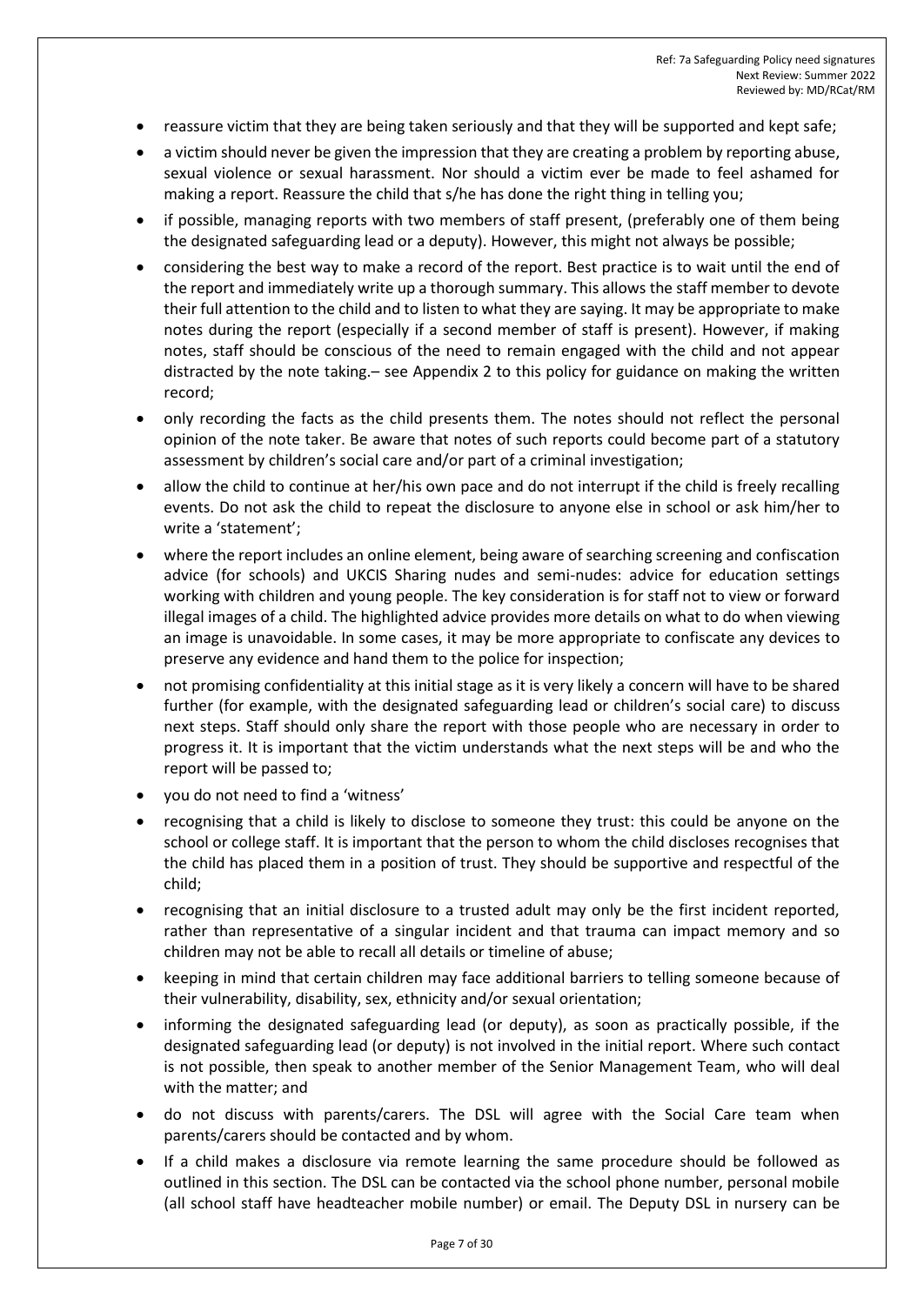contacted via the nursery phone number, personal mobile number( all nursery staff have the Nursery managers mobile number) or email.

5.2. It is important for staff to remember that what appears trivial at first can later be revealed to be much more serious, and an allegation of child abuse or neglect may lead to a criminal investigation. It is important therefore that the school and its staff do not do anything that may jeopardise a police investigation, such as asking a child leading questions or attempting to investigate the allegations of abuse.

#### 6. **RESPONDING TO ANY OTHER SITUATION WHERE A MEMBER OF STAFF DEVELOPS A CONCERN OR SUSPICION THAT A CHILD MAY BE SUFFERING, OR AT RISK OF SUFFERING, SIGNIFICANT HARM (NOT INVOLVING AN ALLEGATION OR SUSPICION OF ABUSE AGAINST MEMBERS OF STAFF, VOLUNTEERS OR THE HEADTEACHER)**

- 6.1. Any suspicion or concern that a child or young person may be suffering or at risk of suffering significant harm must be acted on. Any suspicion or concern should be discussed without delay with the DSL or the relevant Deputy DSL.
- 6.2. Staff members working with children are advised to maintain an attitude of 'it could happen here' where safeguarding is concerned. When concerned about the welfare of a child, staff members should always act in the interests of the child.
- 6.3. As soon as possible after the concern has been reported to the DSL/Deputy SL, a careful record should be made (by the person who first became concerned) of what was seen/heard that led to the concerns. Appendix 2 of this policy contains guidance on making the written record. Where physical injuries have been observed, these should be carefully noted but should not be photographed. Staff should not ask to see injuries that are said to be on an intimate part of the child's body.
- 6.4. An allegation of child abuse or neglect may lead to a criminal investigation. It is important therefore that the school and its staff do not do anything that may jeopardise a police investigation, such as asking a child leading questions or attempting to investigate the allegations of abuse.

#### 7. **RESPONSE BY THE SCHOOL IN THE CASE OF A POSSIBLE 'CHILD IN NEED' OR 'CHILD AT RISK'.**

- 7.1. If staff members have any concerns about a child in need (as opposed to a child being in immediate danger or at risk - see 7.2 below) they will need to decide what action to take. Where possible, there should be a conversation with the DSL to agree a course of action, although any staff member can make a referral to children's social care (see sections 7.2 and 10 of this policy for more information about direct referrals). Other options could include referral to specialist services or early help services and should be made in accordance with the referral threshold set by Pan-Dorset Safeguarding Children Partnership. If anyone other than the DSL makes the referral they should inform the DSL as soon as possible. The local authority should make a decision within one working day of a referral being made about what course of action they are taking and should let the referrer know the outcome. Staff should follow up on a referral should that information not be forthcoming. If after a referral the child's situation does not appear to be improving the designated safeguarding lead (or the person that made the referral) should press for reconsideration to ensure their concerns have been addressed and, most importantly, that the child's situation improves. If early help is appropriate the designated safeguarding lead should support the staff member in liaising with other agencies and setting up an inter-agency assessment as appropriate. If early help and or other support is appropriate the case should be kept under constant review and consideration given to a referral to children's social care if the child's situation doesn't appear to be improving.
- 7.2. If a child is in immediate danger or is at risk of harm a referral should be made to children's social care and/or the police (if a crime has, or may have been committed, immediately). Anyone can make a referral. Where referrals are not made by the DSL, the DSL should be informed, as soon as possible, that a referral has been made. The local authority should make a decision within one working day of a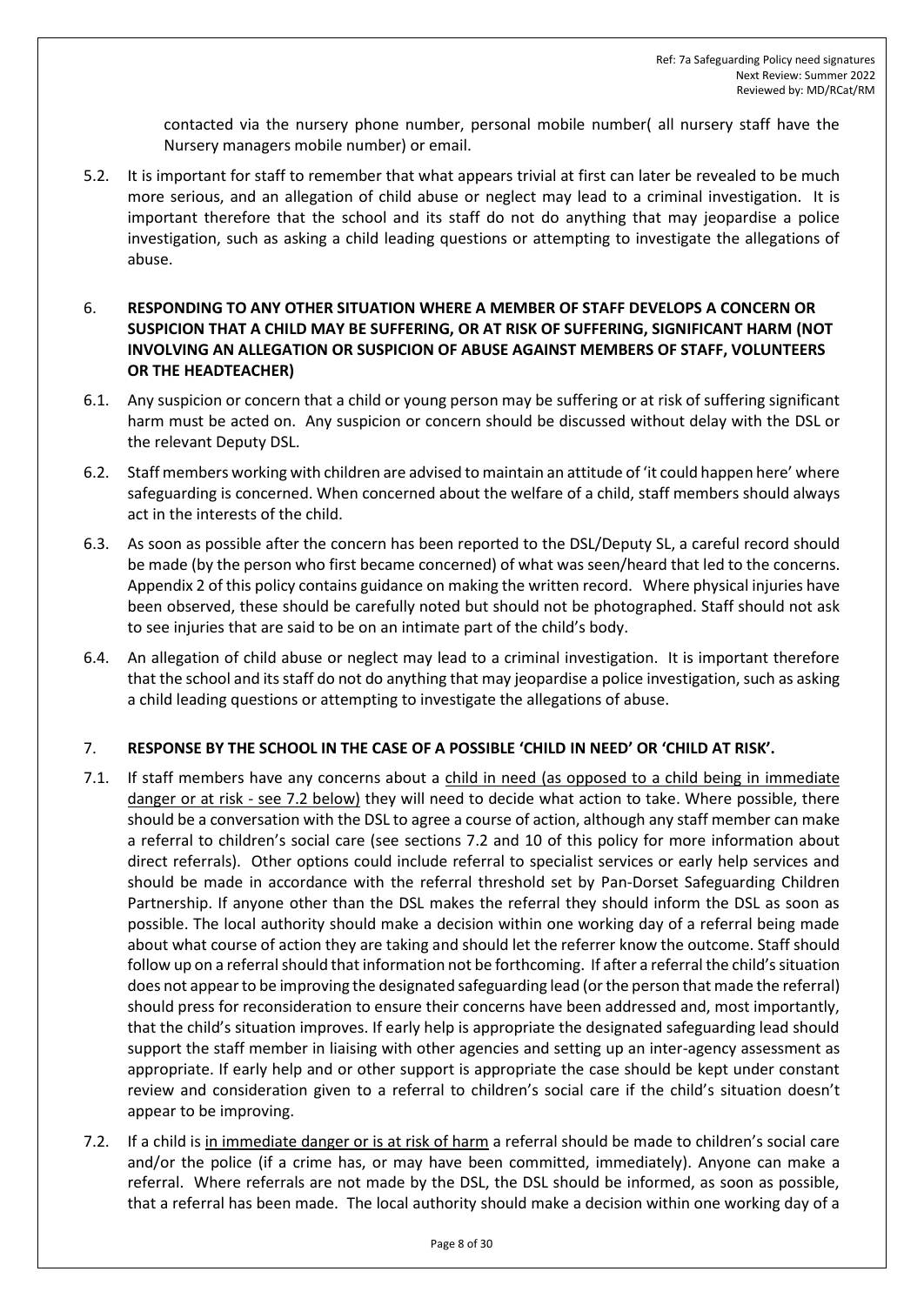referral being made about what course of action they are taking and should let the referrer know the outcome. Staff should follow up on a referral should that information not be forthcoming. If after a referral the child's situation does not appear to be improving the designated safeguarding lead (or the person that made the referral) should press for reconsideration to ensure their concerns have been addressed and, most importantly, that the child's situation improves.

- 7.3. Where there is a safeguarding concern, the child's wishes and feelings must be taken into account when determining what action to take and what services to provide. Children must be given the opportunity to express their views and to give feedback. Any systems and processes should operate with the best interests of the child at their heart.
- 7.4. Contacting Social Care and/or the Police should be done without any discussion with parents/carers. Staff should agree with Social Care / The Police when parents/carers should be contacted and by whom. Referrals to Social Care are made to the Social Care office relating to the area where the child lives (see contact details in Appendix 1 of this policy).
- 7.5. All concerns, discussions and decisions made and the reasons for those decisions should be recorded in writing. If in doubt about recording requirements, staff should discuss with the DSL. Records of conversations with Social Care should include a note of what actions will be taken and by whom, giving the date and time of the referral. See Appendix 2 for more information regarding record keeping. The DSL will inform as soon as possible the Board Level Lead for Safeguarding, (Jo Storey) that a referral has been made (or in their absence another member of the School Board of Governance).
- 7.6. In deciding what action to take, the DSL and staff will take into account local inter-agency safeguarding procedures. Advice and guidance can be readily sought from the following local agencies;
	- Safeguarding and Social Inclusion section of Children's Learning and Engagement at the Bournemouth Council
	- Pan-Dorset Safeguarding Children Partnership
	- MASH team
- 7.7. A child's wishes and feelings should be taken into account when determining what action to take and what services to provide to protect individual children.
- 7.8. See sections, 1.7 and 1.8 above for information regarding the required response in cases of 'children missing from education', 'Female Genital Mutilation' or 'children at risk of radicalisation'.

#### 8. **CONCERNS OR ALLEGATIONS OF ABUSE MADE AGAINST TEACHERS AND OTHER STAFF THAT MEETS THE THRESHOLD OF CONCERN**

- 8.1. This section 8 relates to a concern or an allegation that a teacher or member of staff (including volunteers and supply cover teachers) has
	- behaved in a way that has harmed a child, or may have harmed a child;
	- possibly committed a criminal offence against or related to a child; or
	- behaved towards a child or children in a way that indicates he or she would pose a risk of harm to children.
- 8.2. This relates to all concerns and allegations, regardless of whether the school is where the alleged abuse took place.
- 8.3. All such concerns and allegations should be communicated immediately to the Headteacher(Designated Safeguarding Lead), including low level concerns. The Headteacher and Board Level Lead for Safeguarding, (Jo Storey) will immediately discuss with the Designated Officer (LADO) at the local authority the appropriate course of action, including whether involvement of the Police is appropriate. There may be situations when the Headteacher and Board Level Lead for Safeguarding will want to involve the Police immediately, for example, if the person is deemed to be an immediate risk to children or there is evidence of a possible criminal offence. Contact details for the designated officer appear in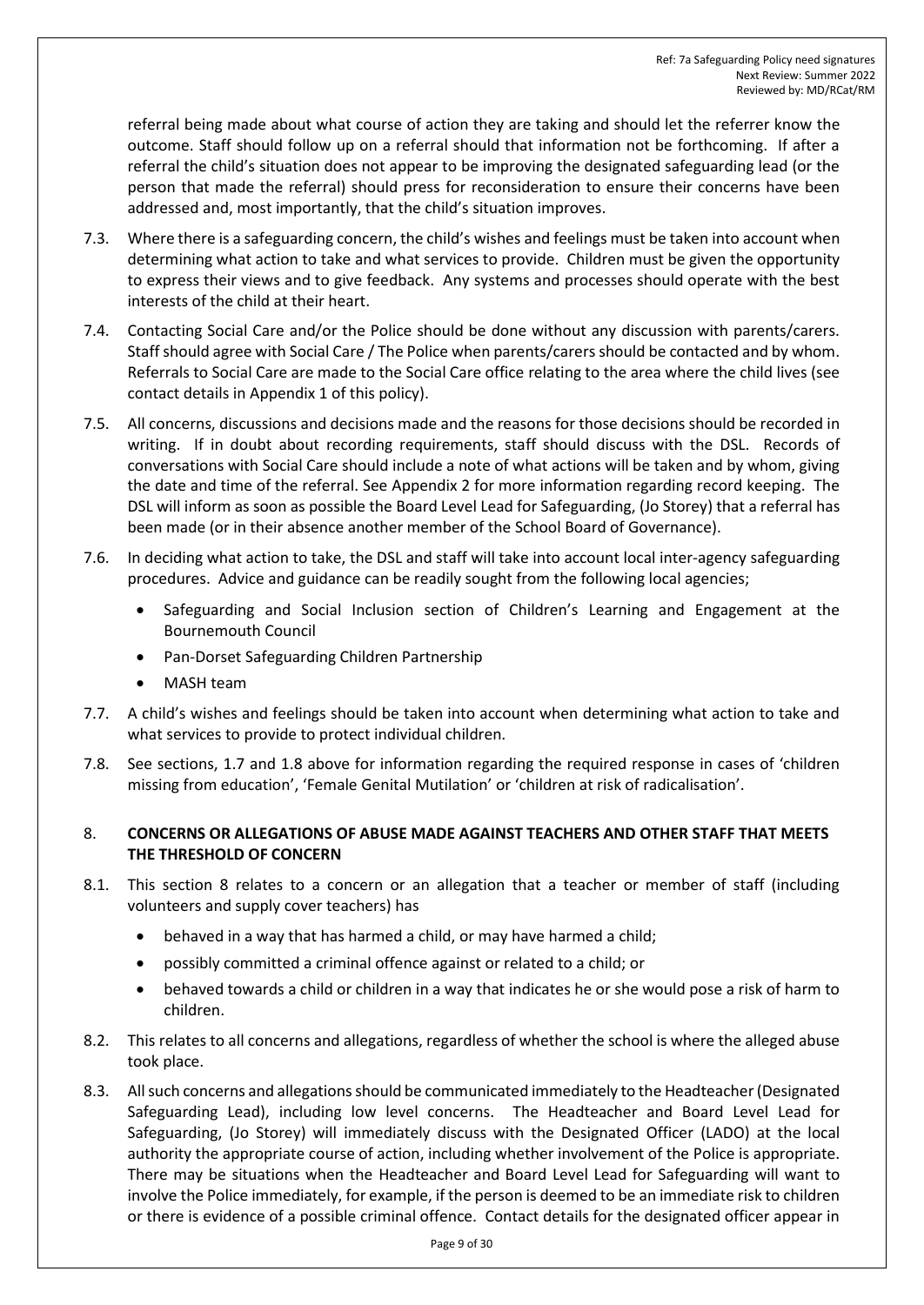Appendix 1 to this policy.

- 8.4. If the Headteacher is the subject of the concern or allegation, it should be communicated immediately to the Board Level Lead for Safeguarding without informing the Headteacher. The Board Level Lead for Safeguarding is the nominated person on the School Board of Governance to liaise with the designated officer(s) from the Local Authority and/or partner agencies on issues of child protection. In the event of concerns or allegations of abuse against the Board Level Lead for Safeguarding or any member of the School Board of Governance, including the Chairman of the school Board, these should be reported to the Headteacher.
- 8.5. The Headteacher and Board Level Lead for Safeguarding will inform the accused person about the allegation as soon as possible (after consulting the LADO) and give an explanation of the likely course of action, unless there is an objection by the children's social care services or the police. The School must consider carefully whether the circumstances of the case warrant suspension or whether alternative arrangements should be put in place.
- 8.6. If there is cause to suspect a child is suffering or likely to suffer significant harm, a strategy discussion should be convened in accordance with the statutory guidance in 'Working Together to Safeguard Children'. Parents of a child or children involved should be told about the allegation as soon as possible (if there is a strategy discussion or involvement of social care or the police, the Headteacher and Board Level Lead for Safeguarding should not tell parents until those agencies have been consulted).
- 8.7. It is important for staff to remember that what appears trivial at first can later be revealed to be much more serious, and an allegation of child abuse or neglect may lead to a criminal investigation. It is important therefore that the school and its staff do not do anything that may jeopardise a police investigation, such as asking a child leading questions or attempting to investigate the allegations of abuse.
- 8.8. There are restrictions on the reporting or publishing of allegations against teachers and so schools must make every effort to maintain confidentially and guard against unwanted publicity. These restrictions apply up to the point where the accused person is charged with an offence, or the Secretary of State publishes information about an investigation or decision. The Headteacher and Board Level Lead for Safeguarding should take advice from the designated officer on who needs to know should be informed, what information can be shared, and how to handle leaks, gossip, press etc.
- 8.9. If the School has concerns about an existing staff member's suitability to work with children, the School will carry out all relevant checks as if the person were a new member of staff.
- 8.10. If the accused person resigns, or ceases to provide their services, this should not prevent a concern or allegation being followed up. The School Board of Governance in discussions with the school safeguarding team **must** consider whether to refer the case to the Secretary of State (via the Teaching Regulation Agency).
- 8.11. The School has a legal duty to make a referral to the DBS where it thinks that an individual has engaged in conduct that harmed (or is likely to harm) a child, or if a person otherwise poses a risk of harm to a child (see para 163 of KCSIE for more information). A referral to the DBS is for consideration of whether inclusion on the barred lists is required. If the individual referred to the DBS is a member of teaching staff, the School must also consider whether it has a duty to make a referral to the Teaching Regulation Agency (TRA) to consider prohibiting the individual from teaching. The School also has a legal duty to make a referral to the DBS in circumstances where an individual:-
	- has applied for a position at the School despite being barred from working with children; or
	- has been removed by the School from working in regulated activity (whether paid or unpaid), or has resigned prior to being removed, because they have harmed, or pose a risk of harm to, a child.

If the individual referred to the DBS is a teacher, the School must also consider whether it has a duty to make a referral to the TRA.

8.12. In the case of any allegations of harm or abuse by any person working or looking after children on our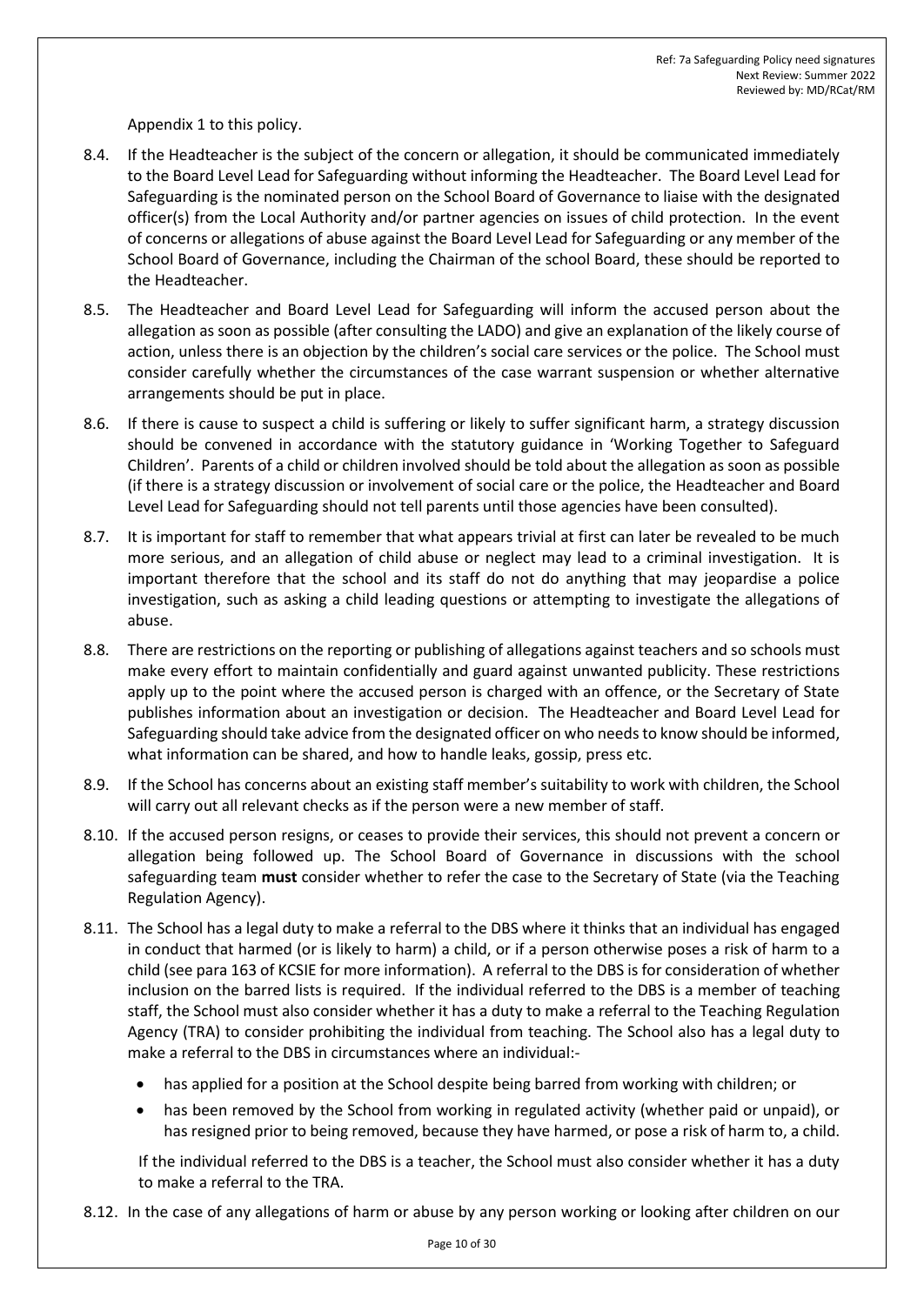premises (whether the allegations relate to harm or abuse committed on our premises or elsewhere), we must inform OFSTED as soon as practicable (but at the latest within 14 days) of the allegations and the action taken. It is an offence for us not to this (in the absence of any reasonable excuse).

- 8.13. In relation to the EYFS, the School will comply with all regulations regarding the disqualification of a registered provider (or one of its employees) as set out in the Independent School Standards Regulations. This includes making the required notifications to OFSTED. Where we become aware of relevant information which may lead to such disqualification, appropriate action will be taken to ensure the safety of the children.
- 8.14. Detailed information regarding record keeping, references and learning lessonsis set out in KCSIE (paras 397 to 403). Where no further action is to be taken in regard to the individual facing the allegation or concern, this decision and a justification for it should be recorded by the Headteacher and Board Level Lead for Safeguarding and agreement reached between the Headteacher and Board Level Lead for Safeguarding and the LADO as to what information should be put in writing to the individual concerned and by whom.
- 8.15. If an allegation is determined deliberately invented or malicious, the Headteacher and Board Level Lead for Safeguarding should consider whether any disciplinary action is appropriate against the pupil who made it, or whether the police should be asked to consider if action might be appropriate against the person responsible, even if he or she was not a pupil.
- 8.16. At the conclusion of a case in which an allegation is substantiated, the LADO should review the circumstances of the case with the Headteacher and Board Level Lead for Safeguarding to determine whether there are any improvements to be made to the School's procedures or practice to help prevent similar events in the future.

#### 9. **CONCERNS OR ALLEGATIONS OF ABUSE MADE AGAINST TEACHERS AND OTHER STAFF THAT ARE CONSIDERED 'LOW LEVEL'**

- 9.1. This section 9 relates to a concern or an allegation that a teacher or member of staff (including volunteers and supply cover teachers) that is considered 'low level' and has not met the threshold of concern.
- 9.2. The term 'low-level' concern does not mean that it is insignificant, it means that the behaviour towards a child does not meet the threshold set out at section 8. A low-level concern is any concern – no matter how small, and even if no more than causing a sense of unease or a 'nagging doubt' - that an adult working in or on behalf of the school may have acted in a way that:
	- is inconsistent with the staff code of conduct, including inappropriate conduct outside of work, and
	- does not meet the allegations threshold or is otherwise not considered serious enough to consider a referral to the LADO.
- 9.3. To support staff and encourage sharing of concerns with the DSL in an open and transparent culture the School :
	- • ensures staff are clear about what appropriate behaviour is, and are confident in distinguishing expected and appropriate behaviour from concerning, problematic or inappropriate behaviour, in themselves and others as explained in the Staff Code of Conduct;
	- • empower staff to share any low-level safeguarding concerns with the designated safeguarding lead (or a deputy);
	- • address unprofessional behaviour and supporting the individual to correct it at an early stage;
	- • providing a responsive, sensitive and proportionate handling of such concerns when they are raised; and,
	- • helping identify any weakness in the school safeguarding system.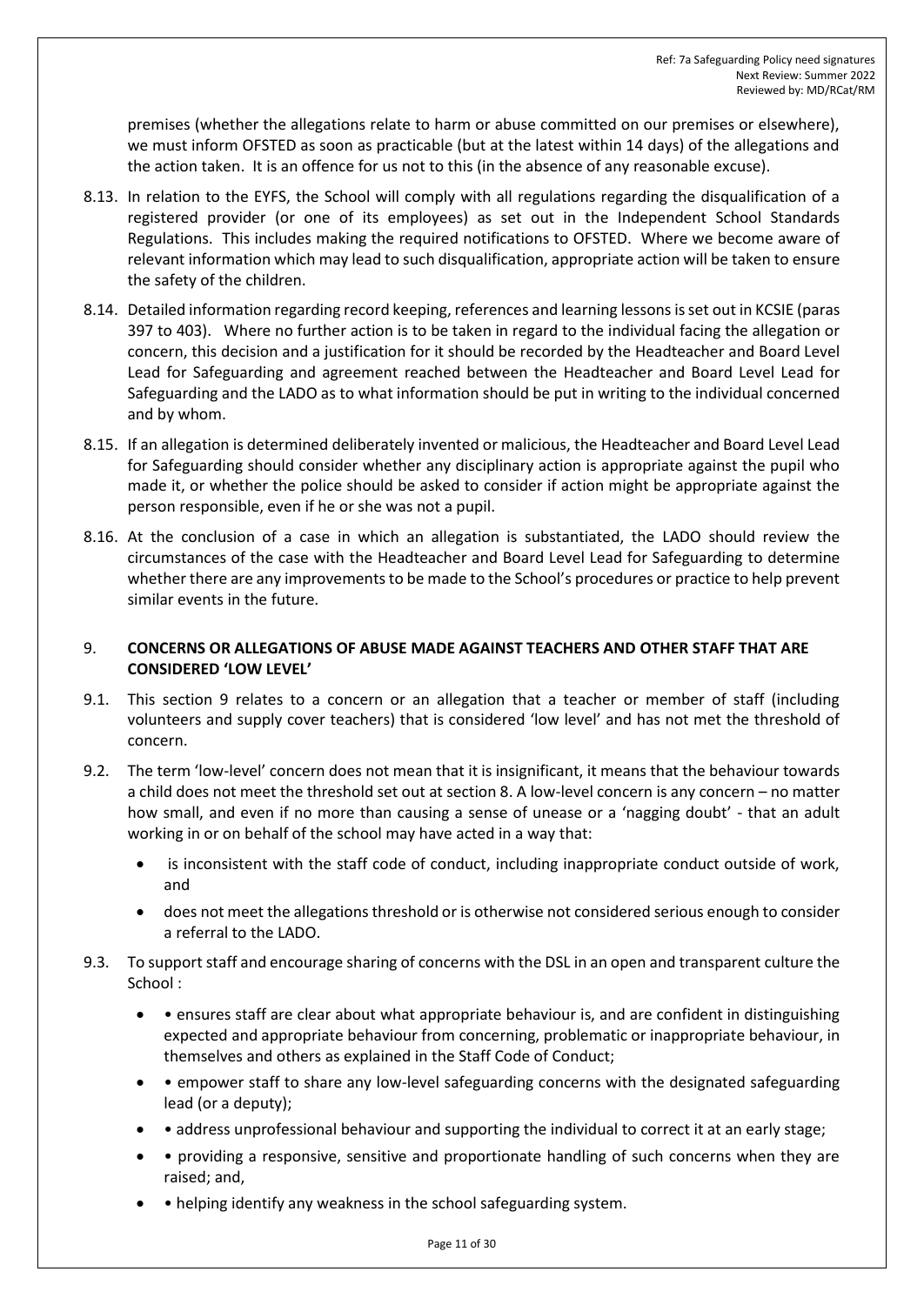- 9.4. Low-level concerns about a member of staff should be reported to the Headteacher, who is also the designated safeguarding lead. Where a low-level concern is raised about the Headteacher, it should be shared with the Board Level Lead for Safeguarding.
- 9.5. Where a low-level concern relates to a person employed by a supply agency or a contractor to work in a school, that concern should be shared with the Headteacher, who is also the designated safeguarding lead, and recorded in accordance with the school's low-level concern/staff code of conduct policy and their employer notified about the concern, so that any potential patterns of inappropriate behaviour can be identified.

#### 10. **RESPONDING TO A CONVERSATION INITIATED BY A CHILD WHICH HAS RESULTED IN A DISCLOSURE ABOUT CHILD ON CHILD SEXUAL VIOLENCE AND SEXUAL HARASSMENT**

- 10.1. This section 10 relates to a concern or an allegation that another child has been sexually violent or sexually harassed towards another child as defined below (See [Sexual Violence and Sexual Harassment](https://assets.publishing.service.gov.uk/government/uploads/system/uploads/attachment_data/file/999239/SVSH_2021.pdf)  [Between Children in Schools and Colleges](https://assets.publishing.service.gov.uk/government/uploads/system/uploads/attachment_data/file/999239/SVSH_2021.pdf) September 2021)
	- 10.1.1. Sexual Violence
		- Rape
		- Assault by penetration
		- Sexual Assault
	- 10.1.2. Sexual Harassment
		- To violate a child's dignity, and/or make them feel intimidated, degraded or humiliated and/or create a hostile, offensive or sexualised environment.
- 10.2. Sexual Violence and Sexual Harassment are not acceptable and will not be tolerated. It will not be passed off as 'banter, part of growing up or having a laugh'. All victims will be reassured that they are being taken seriously and that they will be supported and kept safe. A victim should never be given the impression that they are creating a problem by reporting sexual violence or sexual harassment. Nor should a victim ever be made to feel ashamed for making a report.
- 10.3. It is important to note that children may not find it easy to tell staff about their abuse verbally. Children can show signs or act in ways that they hope adults will notice and react to. In some cases, the victim may not make a direct report. If staff have any concerns about a child's welfare, they should act on them immediately rather than wait to be told.
- 10.4. All such concerns and allegations should be communicated immediately to the Headteacher/DSL. If it is a case of alleged Sexual Violence the DSL/Headteacher and Board Level Lead for Safeguarding who will make an immediate risk and need assessment, but for sexual harassment the need for a risk assessment will be considered on a case-by-case basis. The risk and need assessment will consider:
	- The victim, their protection and support
	- The alleged perpetrator
	- Other children at the school.
- 10.5. The DSL will contact the children's social care and specialist services as required.
- 10.6. The DSL and Board Level Lead for Safeguarding will decide how best to support the victim and alleged perpetrator with advice from other specialist services where appropriate. This might be through in school support for bullying or early help [\( Working Together to Safeguard Children](https://assets.publishing.service.gov.uk/government/uploads/system/uploads/attachment_data/file/722305/Working_Together_to_Safeguard_Children_-_Guide.pdf) chapter 1.) from local agencies.
- 10.7. Where a child is at risk of harm or is in immediate danger a referral to children's social care will be made by the DSL. At this stage parents or carers will be informed, unless this would put the child at additional risk.
- 10.8. In the disclosure of Sexual Violence the DSL will contact the Police and social care.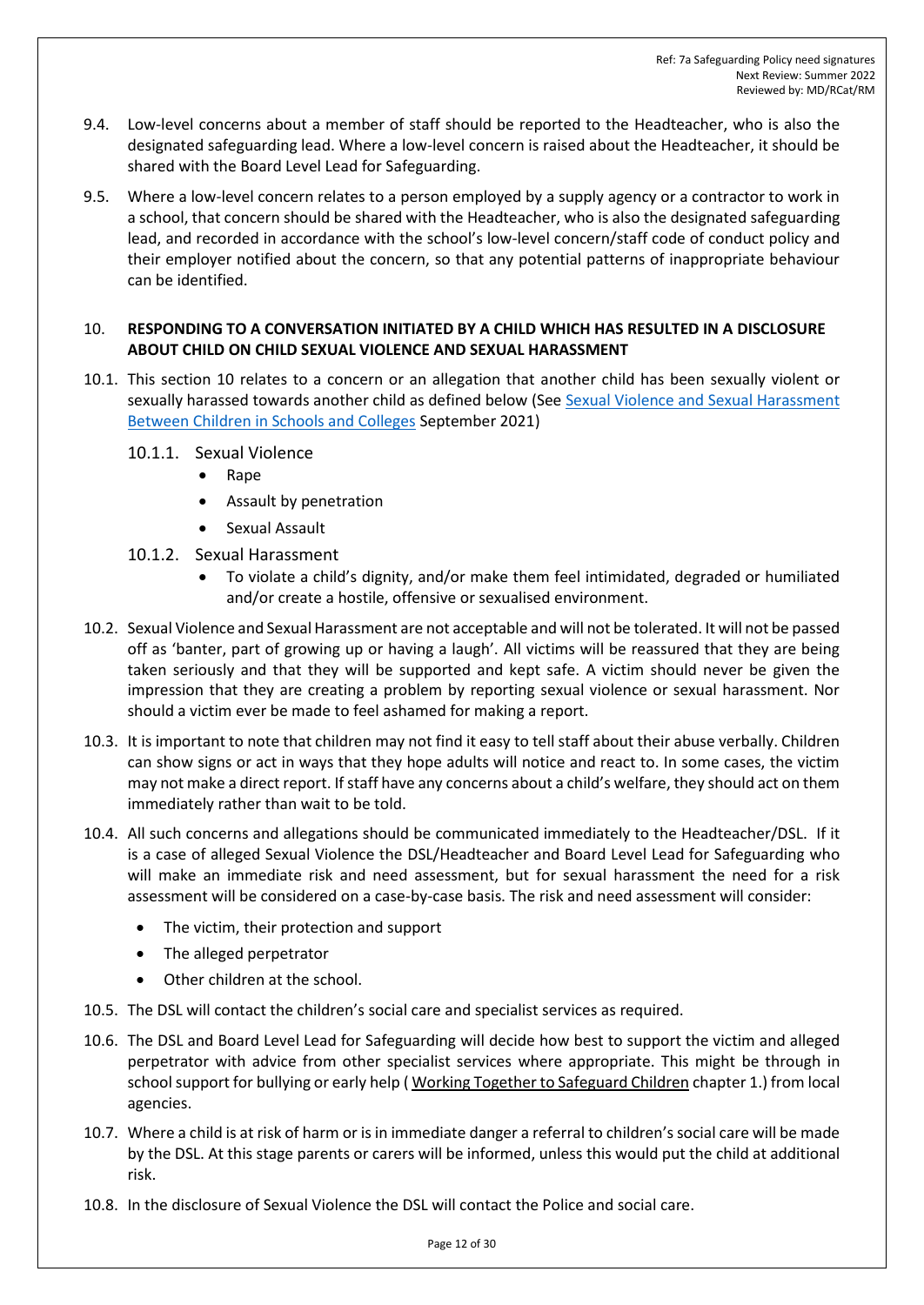- 10.9. The Headteacher will liaise with the Police and social care to agree what information will be disclosed to staff and others including the alleged perpetrator and their parents/carers. The Headteacher will also discuss how to best protect the victim's identity.
- 10.10.This Risk Assessment and any other documentation will be recorded and kept under review by the DSL and Board Level Lead for Safeguarding.

#### 11. **SAFE RECRUITMENT OF STAFF, VOLUNTEERS AND VISITING SPEAKERS**

- 11.1. The School has a duty to prevent people who pose a risk of harm from working with children by adhering to statutory responsibilities to check staff who work with children, taking appropriate decisions on whether to ask for any checks beyond what is required and ensuring volunteers are appropriately supervised.
- 11.2. We operate safe recruitment procedures which comply with the Independent School Standards Regulations. The School has a Recruitment, Selection and Disclosure Policy and Procedure, a copy of which may be accessed upon request to the School Office. This covers staff, including 'supply cover', volunteers and contract staff. At least one person on the interview panel has completed the Safer Recruitment training.
- 11.3. Regarding visiting professionals (e.g. a School Nurse), where it is reasonable for us to assume that he/she has been the subject of appropriate checks by his/her employing organisation we do not need to see these checks. We do, however, check identity when such a visitor arrives to ensure that imposters do not gain access to children.
- 11.4. Off-site, where staff employed by another organisation work with our pupils, we obtain assurances that appropriate checks and procedures apply to such staff. These assurances are obtained by Park School member of staff in charge of the visit and recorded on the paperwork that is submitted to the Health and Safety Officer prior to such trip.
- 11.5. Any person giving talks to our pupils (on our site or off site) is vetted beforehand for suitability and appropriately supervised. The school keeps a record of such vetting (for more details see the school's Recruitment Selection and Disclosure Policy and Procedure).
- 11.6. In relation to the EYFS, the School will comply with all regulations regarding the disqualification of a registered provider (or one of its employees) as set out in the Independent School Standards Regulations. This includes making the required notifications to OFSTED. Where we become aware of relevant information which may lead to such disqualification, appropriate action will be taken to ensure the safety of the children.

#### 12. **DIRECT REFERRAL TO SOCIAL CARE OR OTHER EXTERNAL AGENCIES**

- 12.1. Although staff are, wherever possible, expected to take their concerns or suspicions of abuse to the DSL (or, in her absence, the Deputy DSL) or to the Board Level Lead for Safeguarding, the government guidance 'Keeping Children Safe in Education' makes it clear that anyone may make a referral direct to external agencies, including Children's Social Care.
- 12.2. If no referral is made by the DSL and the child's situation does not appear to be improving, the staff member with concerns should press for re-consideration.
- 12.3. In exceptional circumstances, such as an emergency or a genuine concern that appropriate action has not been taken, anyone may make a referral direct to Children's Social Care.

#### 13. **CONCERN OVER THE SCHOOL'S SAFEGUARDING PRACTICES**

13.1. Anyone is able to raise concerns about poor or unsafe practice and potential failures in the School's safeguarding regime. Any such concern should be expressed without delay to a member of the Senior Staff team who will then share the concern with the other members of the Senior Staff team, including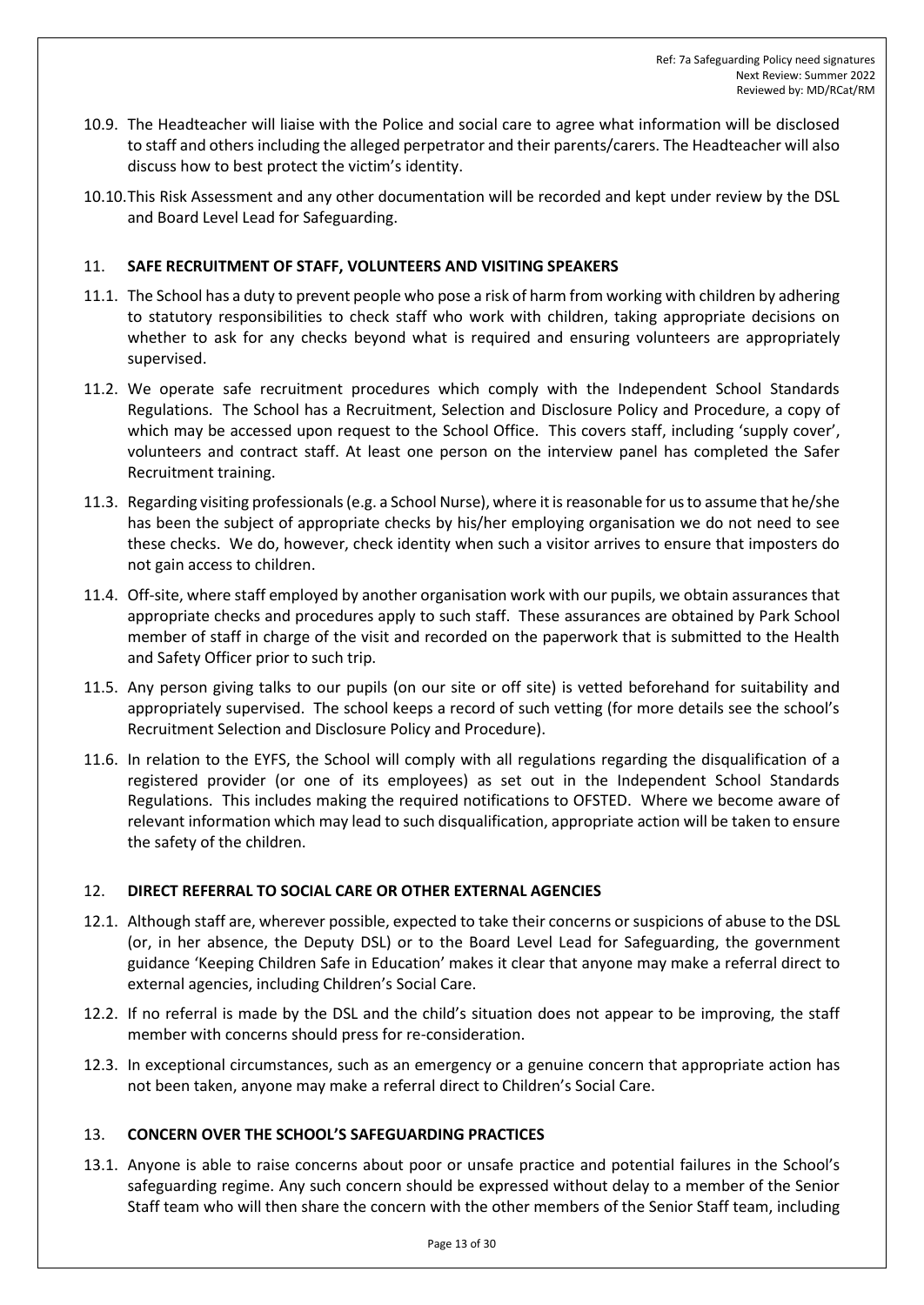the DSL.

13.2. The School's Whistleblowing policy, included in the Employment Manual, makes it clear that staff may 'blow the whistle' if they feel that the School is not following correct procedures.

#### 14. **MONITORING AND REVIEW**

- 14.1. This policy, together with the procedures outlined herein, are reviewed annually by the Headteacher and the School Board of Governance. The Board Level Lead for Safeguarding is the designated governor for safeguarding. This includes a review of the efficiency with which the related duties have been discharged. The School Board of Governance will also ensure that the school contributes to interagency working in line with 'Working Together to Safeguard Children 2018' through effective implementation of the child protection policy and procedures and good cooperation with local agencies.
- 14.2. If the school becomes aware of any deficiencies or weaknesses in child protection arrangements, these will be remedied without delay.

| Signed: |                                                                                                                                     |
|---------|-------------------------------------------------------------------------------------------------------------------------------------|
|         | (Designated Safeguarding Lead/Headteacher)                                                                                          |
| Date:   | $30 - 5 - 22$                                                                                                                       |
| Signed: | Signed on behalf of the School Board of Governance at the time of the annual review of the<br>policy and procedure outlined herein) |
| Date:   |                                                                                                                                     |

There are six Appendices to this policy on the following pages.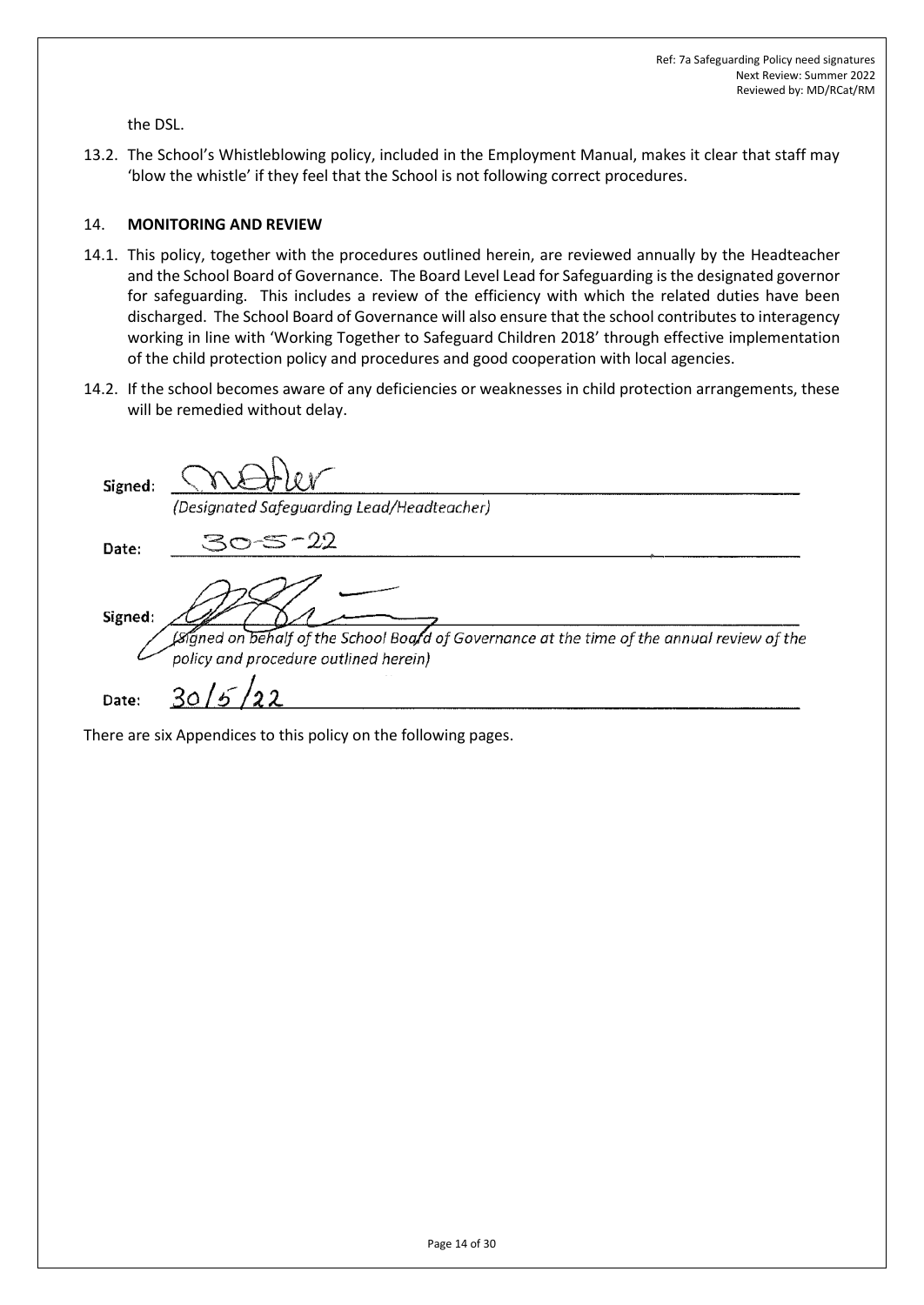Ref: 7a Safeguarding Policy need signatures Next Review: Summer 2022 Reviewed by: MD/RCat/RM

## **APPENDIX 1 – CONTACT DETAILS**

#### **PARK SCHOOL AND BOARD LEVEL CONTACTS**

| DSL<br>Email:<br>Telephone:       | Melanie Dowler<br>headteacher@parkschool.co.uk<br>01202 396640           |
|-----------------------------------|--------------------------------------------------------------------------|
| DDSL<br>Fmail:<br>Telephone:      | Rosie Cattani & Rebecca Mellowes<br>dsl@parkschool.co.uk<br>01202 396640 |
| <b>Board Level Lead</b>           | Jo Storey                                                                |
| for Safeguarding<br>Email:        | js@forfareducation.co.uk                                                 |
| Chairman of<br><b>Park School</b> | John Forsyth                                                             |
| Email:                            | jf@forfareducation.co.uk                                                 |

#### 1. **SOCIAL CARE, THE POLICE AND THE CHANNEL PROGRAMME**

- 1.1. A referral to Social Care is made by telephoning one of the numbers listed below.
- 1.2. Social Care for the area in which the child lives is to be contacted.

#### 2. **THE OUT OF HOURS SERVICE.**

2.1. Children's Services Social Care Teams. Ask for the Child Care Duty Officer.

#### **Bournemouth, Christchurch or Poole:**

| Telephone:    | 01202 123334                             |
|---------------|------------------------------------------|
| Email:        | childrensfirstresponse@bcpcouncil.gov.uk |
| Out of Hours: | 01202 738256                             |

- An online referral can be made to the local authority using the Report Child Abuse link [\(https://www.gov.uk/report-child-abuse-to-local-council\)](https://www.gov.uk/report-child-abuse-to-local-council)
- 2.2. It may also be appropriate to call the Police on 999 (emergency) or on 101 (non-emergency).
- 2.3. If a member of staff discovers that Female Genital Mutilation appears to have been carried out on a girl under 18, this member of staff is under a statutory duty to report to the Police. Staff are expected also to inform the Designated Safeguarding Lead immediately.
- 2.4. If a member of staff discovers that person is being forced into a marriage, this member of staff must contact the Designated Safeguarding Lead immediately. The DSL will then contact the Forced Marriage Unit for advice (020 7008 0151 or email fmu@fco.gov.uk).
- 2.5. Referrals to the Channel Programme in Dorset are made to the Safeguarding Referral Unit at sru@dorset.pnn.police.uk. As a safeguarding matter referral will also be made to Social Care. Support and advice may also be obtained from the DfE helpline and mailbox (020 7340 7264 and counterextremism@education.gsi.gov.uk)

#### 3. **OTHER CONTACT DETAILS**

3.1. Pan Dorset Safeguarding Partnership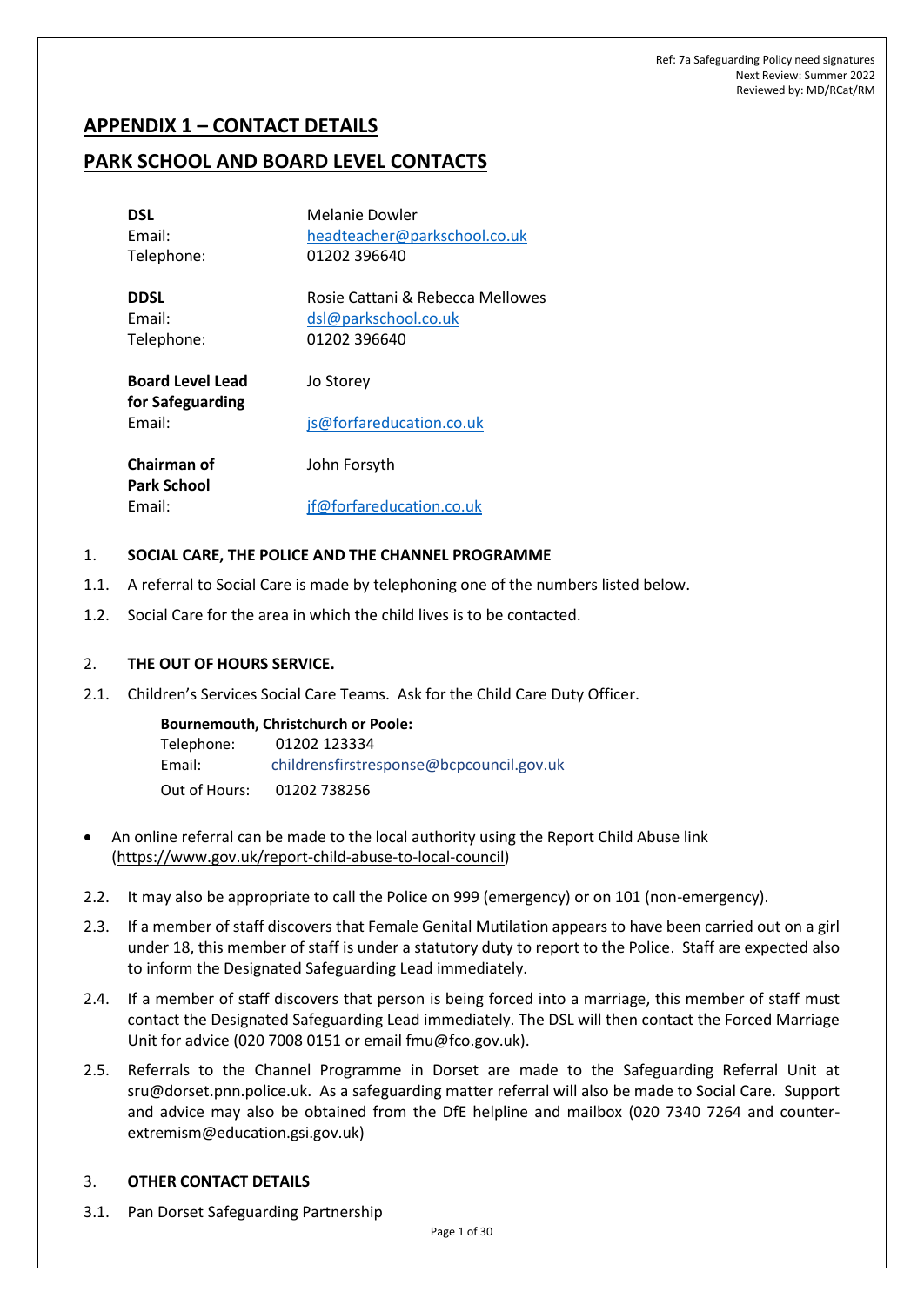#### <https://pdscp.co.uk/working-with-children/applying-thresholds-and-reporting-concerns/>

3.2. For pupils in the EYFS, advice and support for Designated Safeguarding Leads/Senior Managers can be sought from a member of the Early response team as referenced above.

#### 4. **THE LOCAL AUTHORITY DESIGNATED OFFICER**

- 4.1. This is currently John McLaughlin or Laura Baldwin in Bournemouth
	- 01202 817600 (lado@ bcpcouncil.gov.uk)

(the Local Authority Designated Officer is the person to whom allegations against adults who work with children in education establishments must be reported.)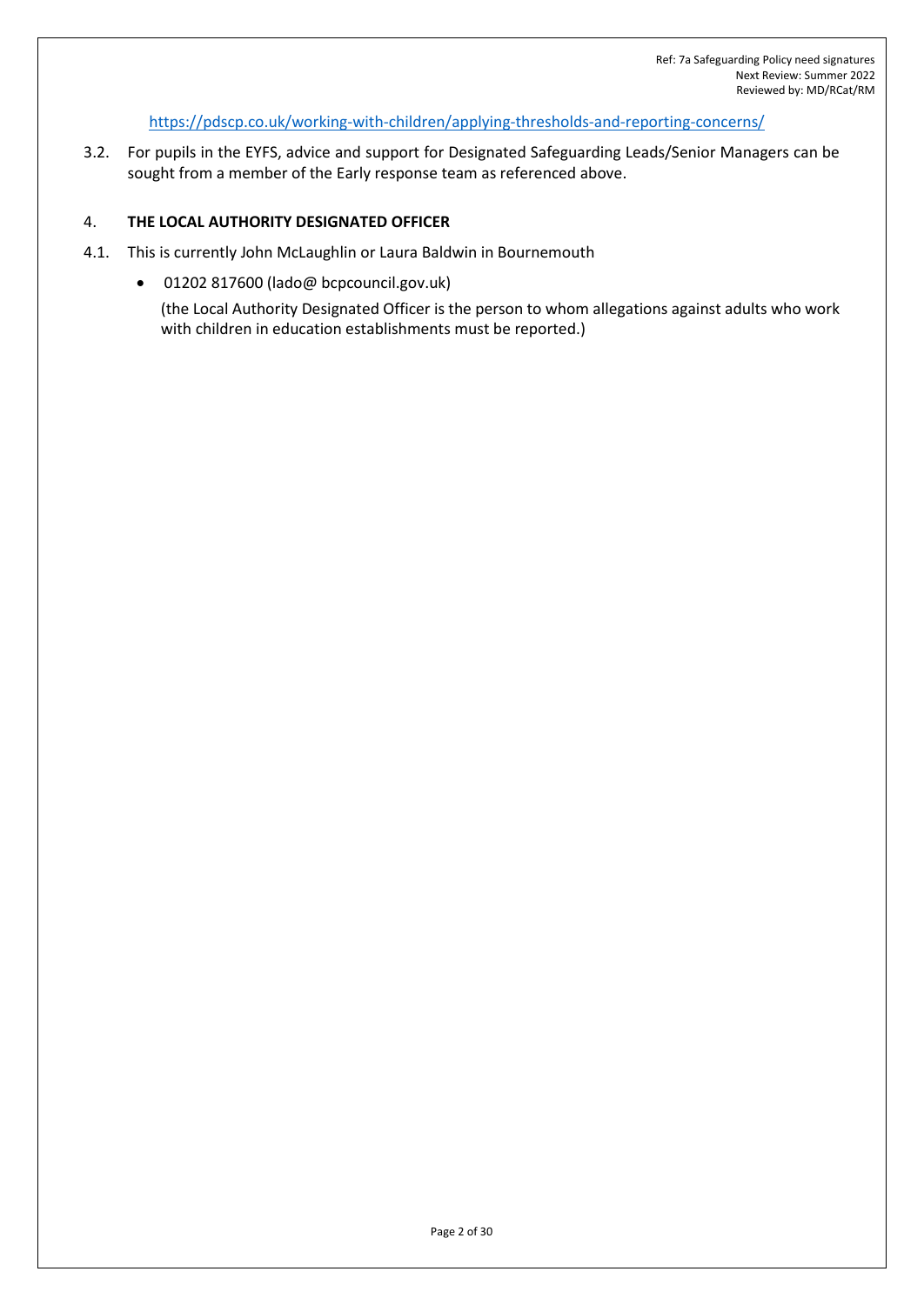## **APPENDIX 2 – RECORD KEEPING AND INFORMATION SHARING**

Information sharing is vital in identifying and tackling all forms of abuse and neglect, and in promoting children's welfare, including their educational outcomes. As a school we clear the ability to share, hold and use information for these purposes.

**All** concerns, discussions and decisions made, and the reasons for those decisions, should be recorded in writing. Information should be kept confidential and stored securely. It is good practice to keep concerns and referrals in a separate child protection file for each child.

Records should include:

- a clear and comprehensive summary of the concern;
- details of how the concern was followed up and resolved
- a note of any action taken, decisions reached and the outcome.

If in doubt about recording requirements, staff should discuss with the designated safeguarding lead (or deputy)

#### 1. **RECORD TO BE MADE BY AN ADULT RECEIVING A DISCLOSURE OF ABUSE**

- 1.1. This record should be made as soon as possible after the disclosure has been reported to the DSL. The facts, not opinions, should be accurately recorded in a non-judgmental way and should include:
	- The child's name, gender and date of birth
	- Date and time of the conversation
	- What was the context and who was present during the disclosure?
	- What did the child say? verbatim if possible
	- What questions were asked? verbatim
	- Responses to questions –verbatim
	- Any observations concerning child's demeanour and any injuries
	- The name of the person to whom the disclosure was reported. Printed name of the receiver of the disclosure and position in school
	- Date and signature of the receiver of the disclosure
- 1.2. This record should be passed to the DSL as soon as possible and retained in the original form (as it could be used as evidence in criminal proceedings).

#### 2. **RECORD TO BE MADE OF LOW LEVEL CONCERNS**

- 2.1. All low-level concerns will be reported to the Headteacher, who is also the DSL. This will be recorded in writing. The record should include details of the concern, the context in which the concern arose, and action taken. The name of the individual sharing their concerns should also be noted, if the individual wishes to remain anonymous then that should be respected as far as reasonably possible.
- 2.2. These records with be recorded on the electronic Safeguarding log under staff concerns. (Data Protection Act 2018 and the UK General Data Protection Regulation (UK GDPR)) and any paper copies will be kept in the safeguarding file in the DSL's office. Records will be reviewed termly by the DSL team so that potential patterns of concerning, problematic or inappropriate behaviour can be identified. Where a pattern of such behaviour is identified, the DSL team will decide on a course of action, either through its disciplinary procedures or where a pattern of behaviour moves from a concern to meeting the harms threshold, in which case it should be referred to the LADO. Consideration will be given to whether there are wider cultural issues within the school that enabled the behaviour to occur and where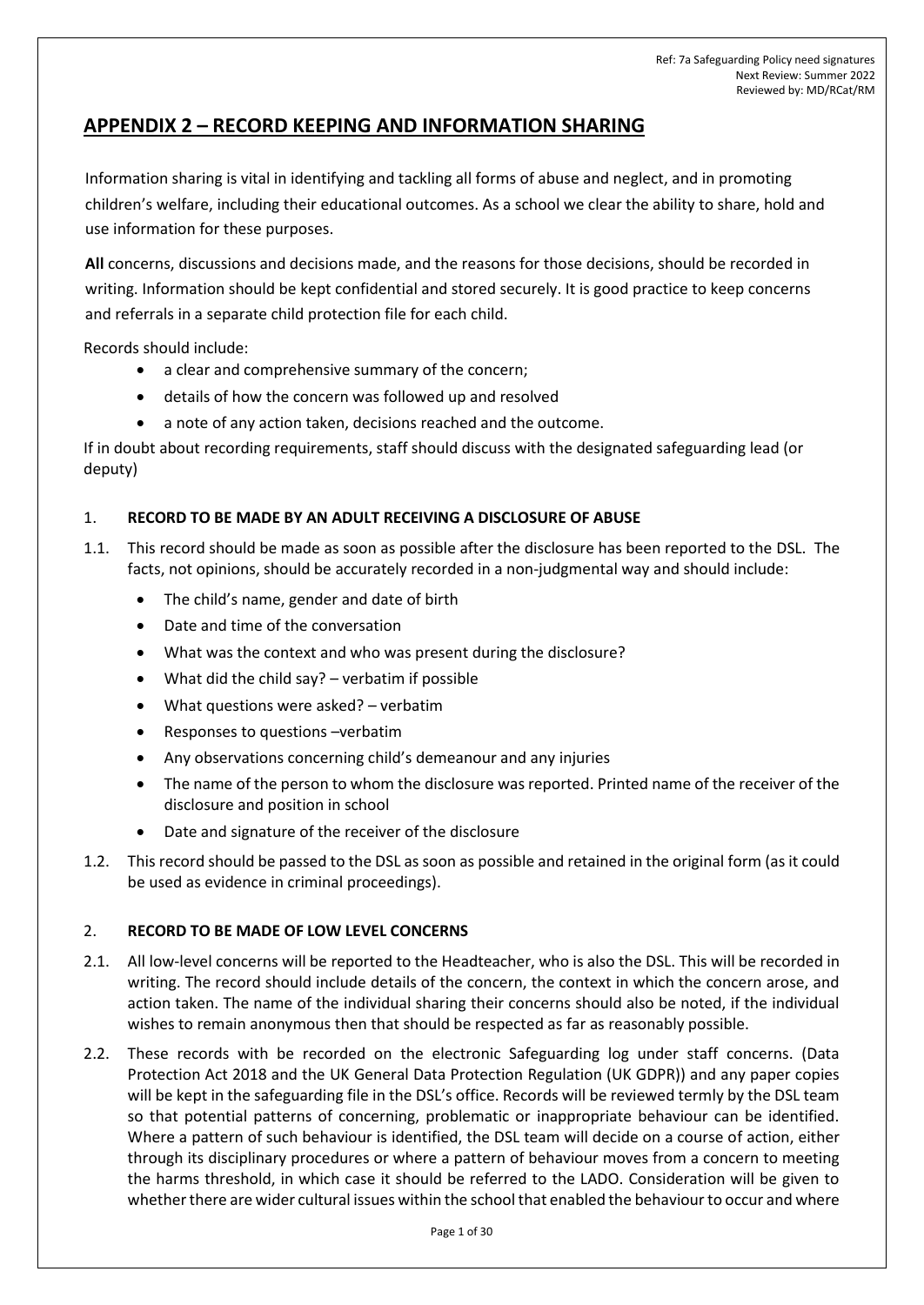appropriate policies could be revised or extra training delivered to minimise the risk of it happening again. Records are kept until the staff member leaves the school's employment.

2.3. Low level concerns should not be included in references unless they relate to issues which would normally be included in a reference, for example, misconduct or poor performance. If they subsequently meet the threshold of concern then this will be included in any reference.

#### 3. **RECORD TO BE MADE BY AN ADULT WITH A CONCERN OR SUSPICION OF ABUSE**

- 3.1. This record should be made as soon as possible after the disclosure has been reported to the Headteacher, who is also the DSL. The facts, not opinions, should be accurately recorded in a nonjudgemental way and should include:
	- Pupil's details
	- Date and time of event/concern
	- Nature of the concern raised
	- Action taken and by whom
	- Name and role of the person making the record
- 3.2. This record should be passed to the DSL as soon as possible and retained in the original form (as it could be used as evidence in criminal proceedings)

#### 4. **RECORDS KEPT BY THE DSL**

- All records relating to child protection concerns are kept securely, separate from the main school files, in the Headteacher's office.
- Information about concerns, allegations and referrals relating to individual pupils should be kept in separate files rather than in one generic 'concern log'.
- Individual files should include a chronology of incidents and subsequent actions/outcomes.
- If a pupil is subject of a child protection plan, this is highlighted in some way to make it immediately obvious to anyone accessing the record.
- Safeguarding information should be shared with all those in school who have a need to have it, either to enable them to take appropriate steps to safeguard the pupil or to enable them to properly carry out their own duties, but it should not be shared more widely than that.

#### 5. **ACCESS TO SAFEGUARDING RECORDS**

- The child who is the subject of a safeguarding record has the right to access the file, *unless* to do so would affect his/her health or well-being or that of another person, or would be likely to prejudice a criminal investigation or a Section 47 assessment under the Children Act 1989.
- Parents (i.e. those with parental responsibility) are entitled to see their child's safeguarding file, with the same exemptions as apply to the child's right to access the record. Note that an older pupil may be entitled to refuse access to his/her parents.
- Always seek advice if there are any concerns or doubt about a child or parent reading records. However, it is generally good practice to share all information held unless there is a valid reason to withhold it, e.g. to do so would place the child at risk of harm. Any requests to see the child's record should be made in writing so that confidential information, such as any details of other pupils, can be removed.
- Safeguarding information should not normally be shared with professionals other than those from Social Care, the Police, Health or the Local Authority. Information should not be released to parents' solicitors on request; advice should be sought from LA Legal Services in such cases.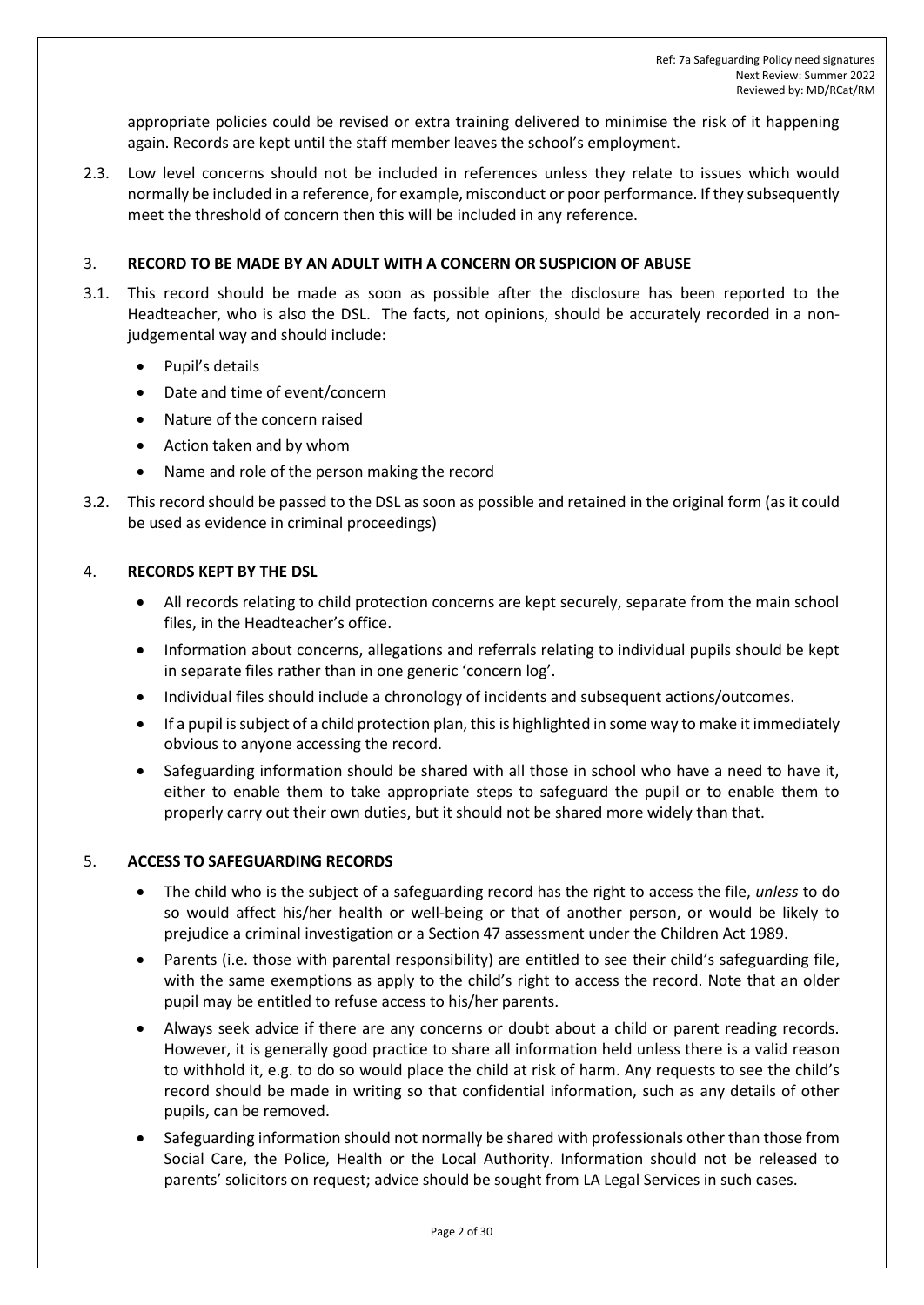#### 6. **TRANSFER OF SAFEGUARDING RECORDS**

- When a pupil transfers to another school, the DSL should inform the receiving school as soon as possible by telephone that child protection records exist. The original records must be passed on either by hand or sent by recorded delivery.
- If the records are to be posted, they should be copied and these copies should be retained until there has been confirmation in writing that the originals have arrived at the new school. They can then be shredded.
- Whether child Safeguarding files are passed on by hand or posted, it is good practice to have written evidence of the transfer (such as a form or slip of paper signed and dated by a member of staff at the receiving school.) This form should be retained by the originating school for 6 years (in line with guidance from the Records Management Society).
- If the pupil is removed from the roll to be home educated, the school should pass the child protection file to the Principal Education Social Worker (PESW) at County Hall using the process detailed above. If the child later enrols at the same or another school, the PESW will pass on the child protection records.
- In circumstances where the identity of the receiving school is not known, advice will be sought from the appropriate Safeguarding Unit or Social Care Team.

#### 7. **RETENTION OF RECORDS**

- The school should retain the record for as long as the child remains in school and then transferred as described above.
- Guidance from the Records Management Society is that when a pupil with a child protection record reaches statutory school leaving age (or where the pupil completed 6th form studies), the last school attended should keep the child protection file until the pupil's 25th birthday. It should then be shredded.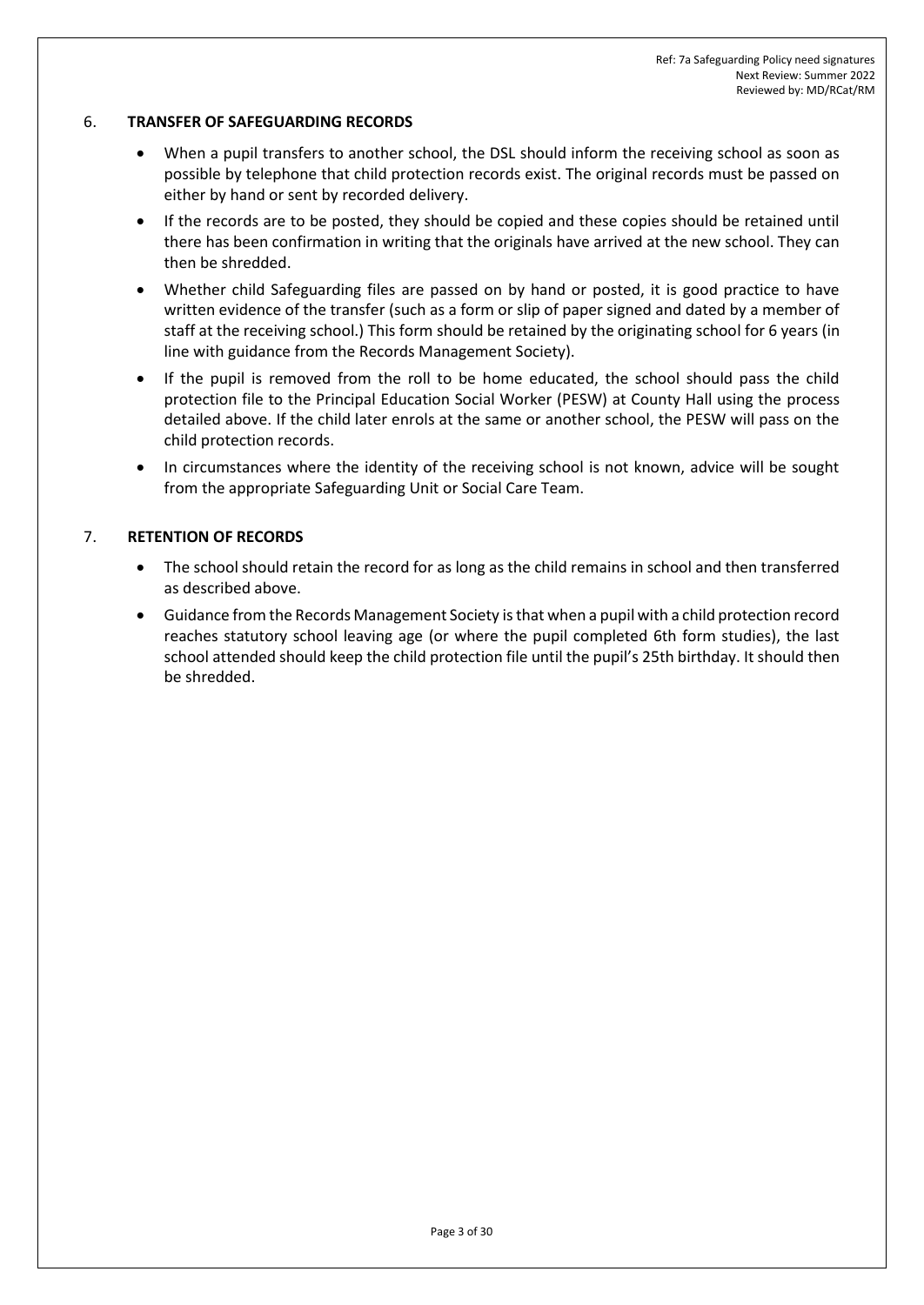# **APPENDIX 3: ROLE OF THE DESIGNATED SAFEGUARDING LEAD, DEPUTIES AND BOARD LEVEL LEAD FOR SAFEGUARDING**

The School Board of Governance ensures that an appropriate senior member of staff (DSL) takes a lead responsibility for safeguarding children. This person has the status and authority within the school to carry out the duties of the post including committing resources and, where appropriate, supporting and directing other staff. In the case of Park School the DSL is the Headteacher. The DSL acts as a source of support, advice and expertise to staff on matters of safety and safeguarding and when deciding whether to make a referral by liaising with relevant agencies. The DSL, Deputy DSLs and/or Board Level Lead for Safeguarding are available to discuss any concerns at all times. While the activities of the DSL can be delegated to appropriately trained deputies, the ultimate lead responsible for safeguarding and child protection remains with the DSL.

#### 1. **THE BROAD AREAS OF RESPONSIBILITY FOR THE DSL ARE:**

#### 1.1. Managing referrals

- Refer all cases of suspected abuse to Bournemouth and Poole LSCB,
- For child safeguarding concerns which involve a staff member refer to the LADO,
- Decide if Early Help is appropriate and liaise with other agencies as appropriate.
- Refer to Disclosure and Barring Service in cases where a person is dismissed or left due to risk/harm to a child,
- In cases where a crime may have been committed refer to local Police.
- Liaise with the Deputy DSLs, Board Level Lead for Safeguarding & School Board of Governance to inform them of issues especially ongoing enquiries under section 47 of the Children Act 1989 and police investigations.

#### 1.2. Training

The DSL receives appropriate training carried out at least every two years in order to:

- Understand the assessment process for providing early help and intervention
- Have a working knowledge of how local authorities conduct a child protection case conference and a child protection review conference and be able to attend and contribute to these effectively when required to do so.
- Ensure each member of staff has access to and understands the school's safeguarding policy and procedures, especially new and part time staff.
- Be alert to the specific needs of children in need, those with special educational needs and young carers.
- Be able to keep detailed, accurate, secure written records of concerns and referrals.
- Obtain access to resources
- Encourage a culture of listening to children and taking account of their wishes and feelings, among all staff at school.

#### 1.3. Raising Awareness

- The DSL should ensure the school's policies are known and used appropriately
- Ensure the school's safeguarding policy is reviewed annually and the procedures and implementation are updated and reviewed regularly, including online safety (see Remote Learning Policy).
- Ensure the safeguarding policy is available publicly and parents are aware of the referral process and the role of the school in this.
- The DSL is responsible for online safety.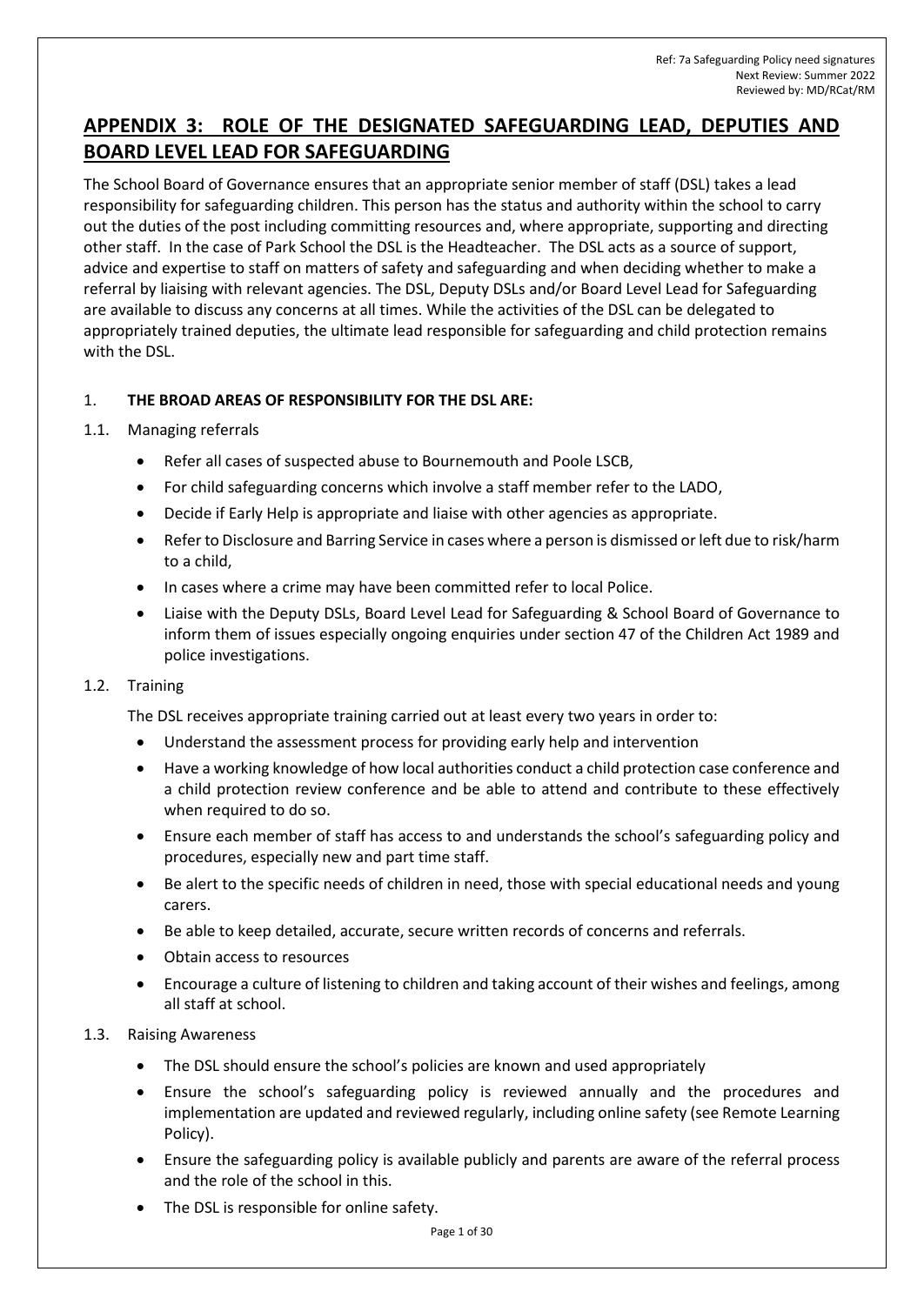- Link with the local LSCB (Pan-Dorset Safeguarding partnership) to make sure staff are aware of training opportunities and the latest local policies on safeguarding.
- Where children leave the school ensure their safeguarding file is transferred securely to the new school as soon as possible.

#### 2. **THE MAIN ROLE OF THE BOARD LEVEL LEAD FOR SAFEGUARDING ON BEHALF OF THE SCHOOL BOARD OF GOVERNANCE IS TO ACT AS THE SCHOOL'S SENIOR LEVEL LEAD TO TAKE LEADERSHIP RESPONSIBILITY FOR THE SCHOOL'S SAFEGUARDING ARRANGEMENTS.**

- 2.1. The areas of responsibility for the Board Level Lead for Safeguarding include:
	- Champion the promotion of well-being, safeguarding and child protection issues at the highest level within the School.
	- Encourage other members of the School Board of Governance to develop their understanding of their responsibilities with regard to well-being, safeguarding and child protection and support them in the performance of these duties.
	- Ensure that the School Board of Governance puts in place a suitable safeguarding policy and associated procedures which have proper regard to prevailing regulations, guidance, standards and advice.
	- Be familiar with the Pan Dorset Safeguarding Partnership guidance and procedures relating to safeguarding and child protection and associated issues, including local protocols for assessment.
	- Meet regularly with the DSL to monitor the effectiveness of the School's Safeguarding Policy and procedures and the implementation of these across the School.
	- Ensure that the Governing Body receives a report on the implementation of the School's Safeguarding Policy and procedures at least annually to support a full review of safeguarding.
	- Ensure that the DSL is part of the School's senior leadership team and has sufficient time and resources at her disposal to carry out her duties effectively.
	- Ensure that the DSL and Deputy DSLs receive appropriate training and that their knowledge and skills are appropriately refreshed at regular intervals, as required, but at least annually, to allow them to understand and keep up with any developments relevant to their role.
	- Ensure that safeguarding training is included at induction for all staff working in the school.
	- Ensure safer recruitment procedures are in place and implemented with appropriate checks undertaken on all new staff and volunteers.
	- Review the School's Single Central Register on at least a termly basis.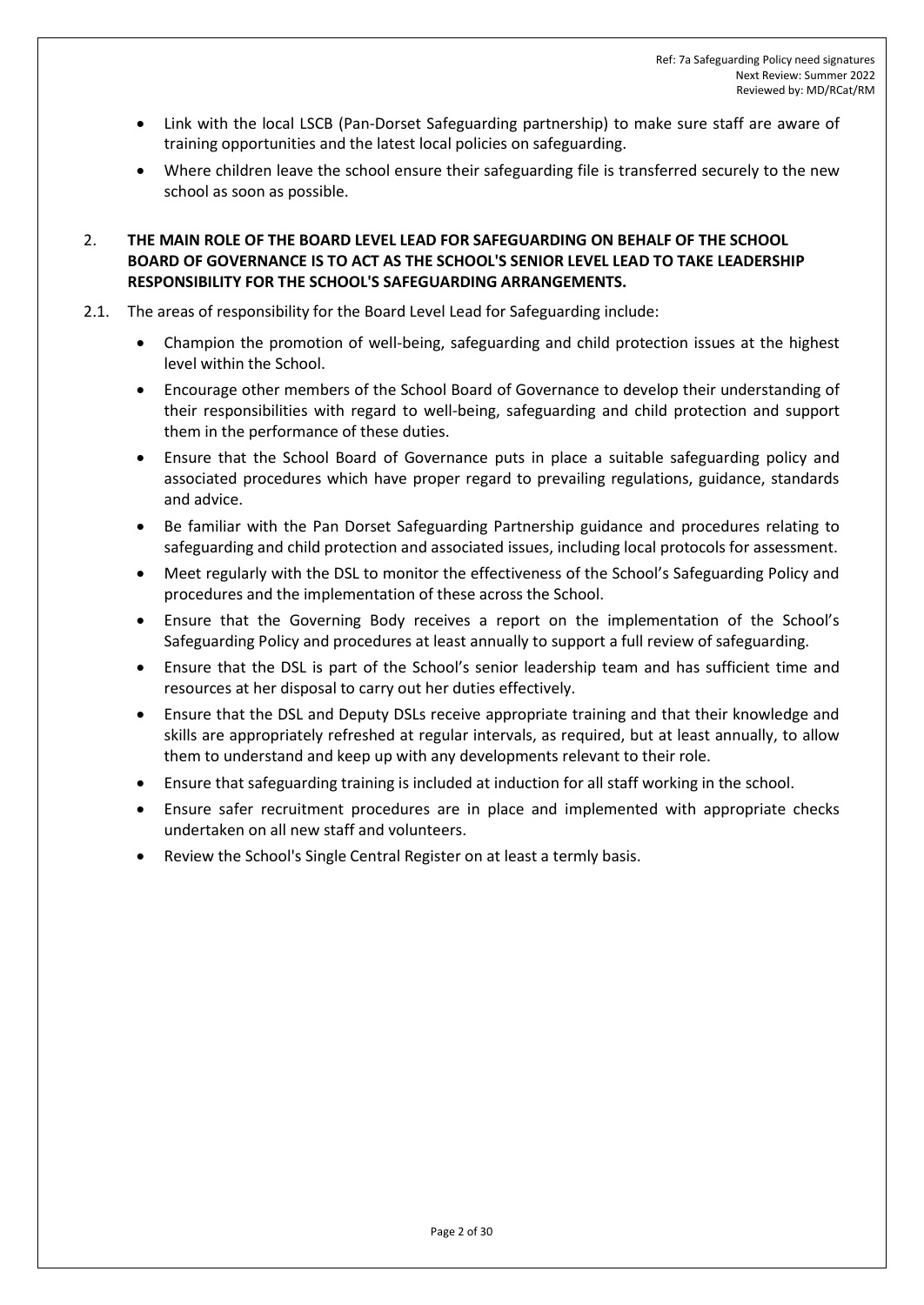## **APPENDIX 4 – FLOW CHART OF ACTIONS**

## **Actions where there are concerns about a child**



<sup>1</sup> In cases which also involve a concern or an allegation of abuse against a staff member, see Part Four of this guidance.

- <sup>2</sup> Early help means providing support as soon as a problem emerges at any point in a child's life. Where a child would benefit from co-ordinated early help, an early help inter-agency assessment should be arranged. Chapter one of Working Together to Safeguard [Children](https://www.gov.uk/government/publications/working-together-to-safeguard-children--2) provides detailed guidance on the early help process.
- <sup>3</sup> Referrals should follow the process set out in the local threshold document and local protocol for assessment. Chapter one of [Working Together to Safeguard Children.](https://www.gov.uk/government/publications/working-together-to-safeguard-children--2)
- <sup>4</sup> Under the Children Act 1989, local authorities are required to provide services for children in need for the purposes of safeguarding and promoting their welfare. Children in need may be assessed under section 17 of the Children Act 1989. Under section 47 of the Children Act 1989, where a local authority has reasonable cause to suspect that a child is suffering or likely to suffer significant harm, it has a duty to make enquiries to decide whether to take action to safeguard or promote the child's welfare. Full details are in Chapter one o[f Working Together to Safeguard Children.](https://www.gov.uk/government/publications/working-together-to-safeguard-children--2)
- <sup>5</sup> This could include applying for an Emergency Protection Order (EPO).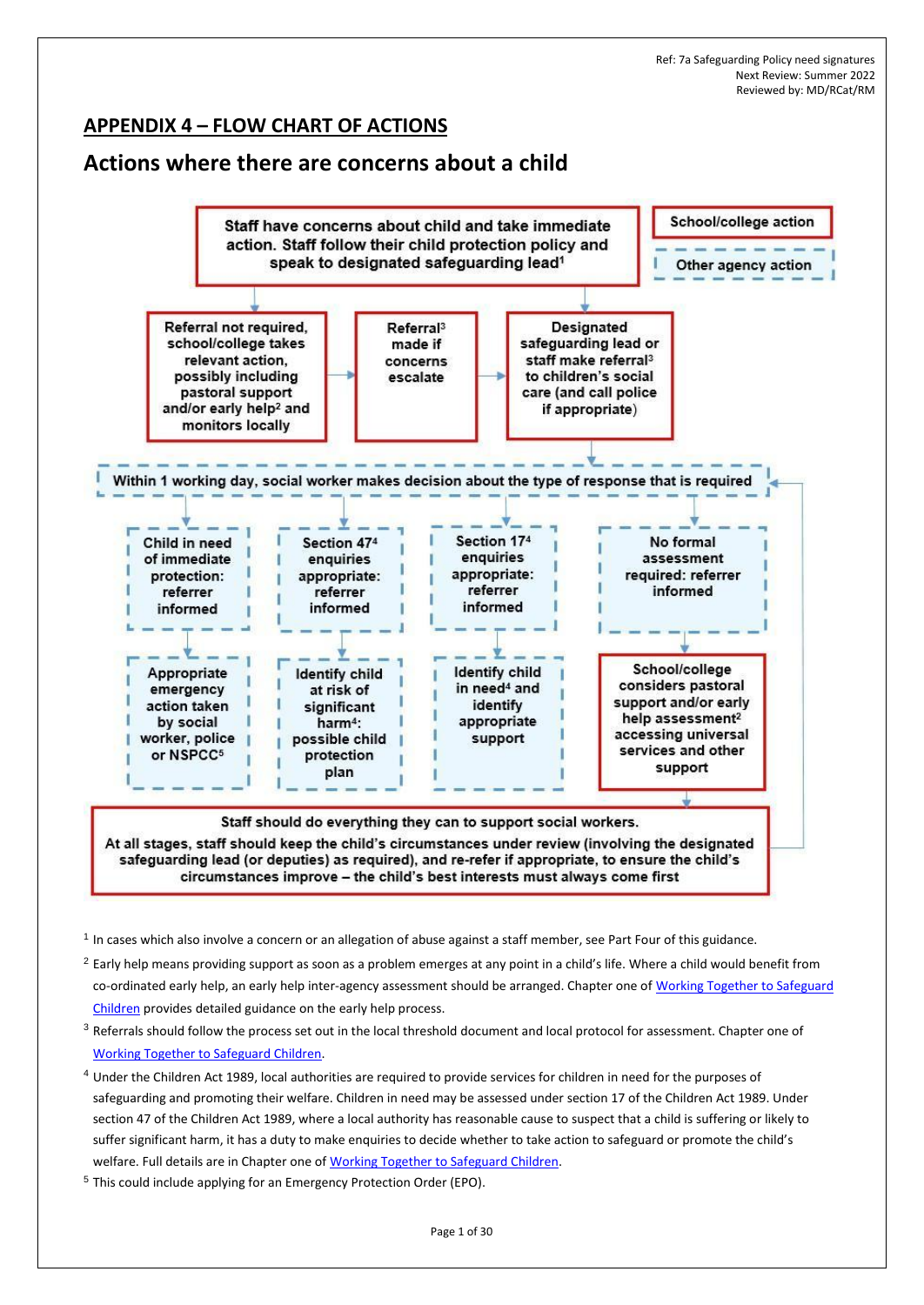# **APPENDIX 5: TYPES OF ABUSE AND NEGLECT**

- 1. **Abuse**: a form of maltreatment of a child. Somebody may abuse or neglect a child by inflicting harm or by failing to act to prevent harm. Children may be abused in a family or in an institutional or community setting by those known to them or, more rarely, by others. Abuse can take place wholly online, or technology may be used to facilitate offline abuse. They may be abused by an adult or adults or by another child or children.
- 2. **Physical abuse**: a form of abuse which may involve hitting, shaking, throwing, poisoning, burning or scalding, drowning, suffocating or otherwise causing physical harm to a child. Physical harm may also be caused when a parent or carer fabricates the symptoms of, or deliberately induces, illness in a child.
- 3. **Emotional abuse**: the persistent emotional maltreatment of a child such as to cause severe and adverse effects on the child's emotional development. It may involve conveying to a child that they are worthless or unloved, inadequate, or valued only insofar as they meet the needs of another person. It may include not giving the child opportunities to express their views, deliberately silencing them or 'making fun' of what they say or how they communicate. It may feature age or developmentally inappropriate expectations being imposed on children. These may include interactions that are beyond a child's developmental capability as well as overprotection and limitation of exploration and learning, or preventing the child from participating in normal social interaction. It may involve seeing or hearing the ill-treatment of another. It may involve serious bullying (including cyberbullying), causing children frequently to feel frightened or in danger, or the exploitation or corruption of children. Some level of emotional abuse is involved in all types of maltreatment of a child, although it may occur alone.
- 4. **Sexual abuse: involves forcing or enticing a child or young person to take part in sexual activities, not necessarily involving** a high level of violence, whether or not the child is aware of what is happening. The activities may involve physical contact, including assault by penetration (for example rape or oral sex) or non-penetrative acts such as masturbation, kissing, rubbing and touching outside of clothing. They may also include non-contact activities, such as involving children in looking at, or in the production of, sexual images, watching sexual activities, encouraging children to behave in sexually inappropriate ways, or grooming a child in preparation for abuse. Sexual abuse can take place online, and technology can be used to facilitate offline abuse. Sexual abuse is not solely perpetrated by adult males. Women can also commit acts of sexual abuse, as can other children. The sexual abuse of children by other children is a specific safeguarding issue in education (see KCSIE paragraph 27).
- 5. **Neglect**: the persistent failure to meet a child's basic physical and/or psychological needs, likely to result in the serious impairment of the child's health or development. Neglect may occur during pregnancy, for example, as a result of maternal substance abuse. Once a child is born, neglect may involve a parent or carer failing to: provide adequate food, clothing and shelter (including exclusion from home or abandonment); protect a child from physical and emotional harm or danger; ensure adequate supervision (including the use of inadequate care-givers); or ensure access to appropriate medical care or treatment. It may also include neglect of, or unresponsiveness to, a child's basic emotional needs.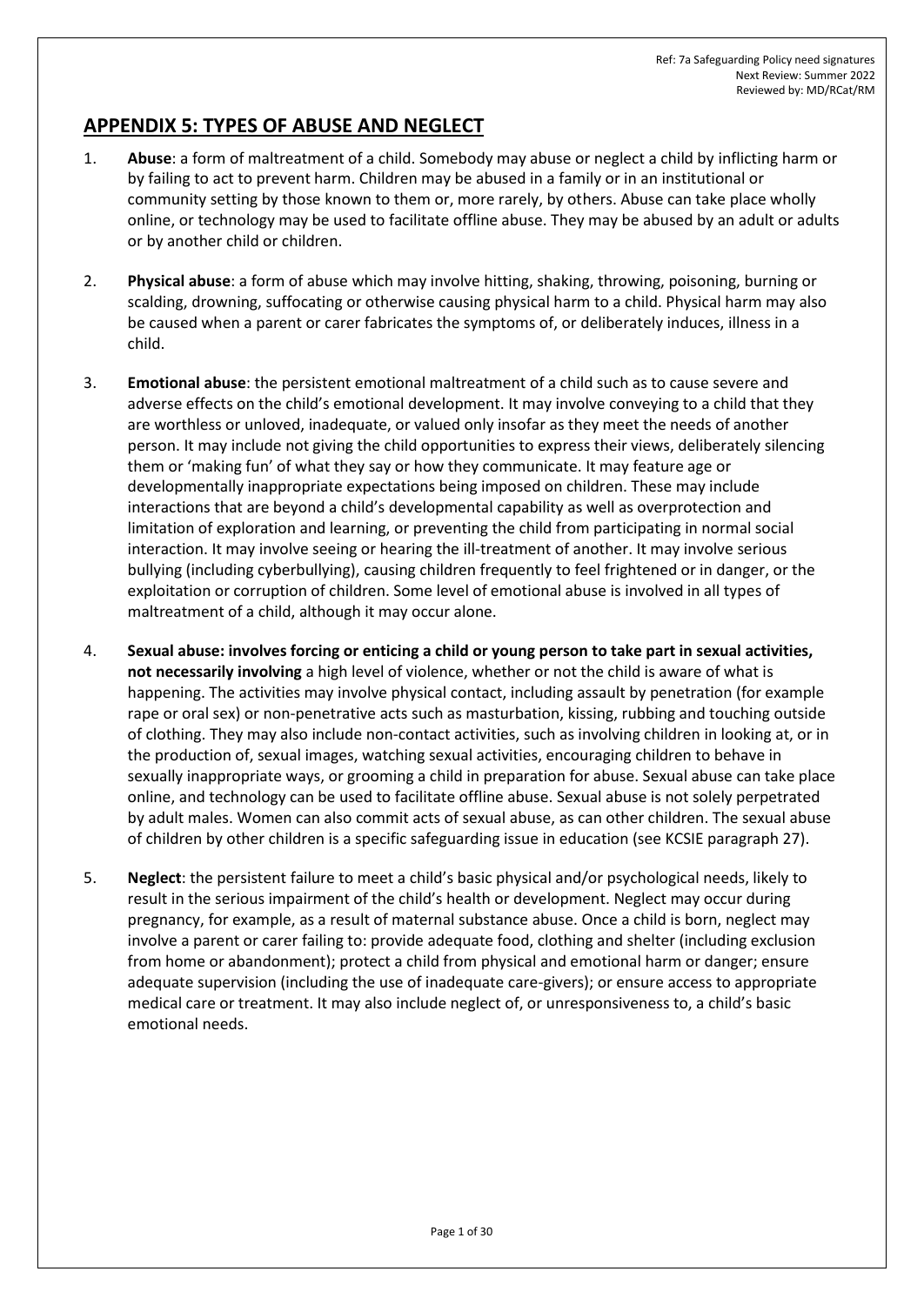## **APPENDIX 6: SPECIFIC FORMS OF ABUSE AND SAFEGUARDING ISSUES**

All staff should have an awareness of safeguarding issues that can put children at risk of harm.

- 1. Behaviours linked to issues such as drug taking and or alcohol misuse, deliberately missing education and consensual and non-consensual sharing of nudes and semi-nudes images and/or video can be signs that children are at risk.
- **2.** Children may need to attend family courts due to separation or to give evidence in a criminal court, either for crimes committed against them or for crimes they have witnessed. Measures are available to help with these processes.
- **3.** A child going missing from education is a potential indicator of abuse or neglect. Staff should follow the school's procedures for unauthorised absence (see the school's policy for 'Pupil Attendance and Registration Procedures'). Particular attention should be given to repeat absences. The focus should be on helping identify the risk of abuse or neglect, including sexual exploitation, and to help prevent the risks of their going missing in future. All staff should be alert to signs to look out for and the individual triggers to be aware of when considering the risks of potential safeguarding concerns such as travelling to conflict zones or Female Genital Mutilation.
- **4.** Children with family members in prison can become isolated and suffer from poor mental health. The National Information Centre on Children of Offenders provide advice and support for those who need it.
- **5.** Both CSE and CCE are forms of abuse that occur where an individual or group takes advantage of an imbalance in power to coerce, manipulate or deceive a child into taking part in sexual or criminal activity, in exchange for something the victim needs or wants, and/or for the financial advantage or increased status of the perpetrator or facilitator and/or through violence or the threat of violence. CSE and CCE can affect children, both male and female and can include children who have been moved (commonly referred to as trafficking) for the purpose of exploitation. Children can become trapped by this type of exploitation as perpetrators can threaten victims (and their families) with violence, or entrap and coerce them into debt. They may be coerced into carrying weapons such as knives or begin to carry a knife for a sense of protection from harm from others. As children involved in criminal exploitation often commit crimes themselves, their vulnerability as victims is not always recognised by adults and professionals, (particularly older children), and they are not treated as victims despite the harm they have experienced. They may still have been criminally exploited even if the activity appears to be something they have agreed or consented to.
- **6.** Child Criminal Exploitation (CCE) victims may have been criminally exploited even if the activity appears consensual. CCE does not always involve physical contact; it can also occur through the use of technology. Some specific forms of CCE can include children being forced or manipulated into transporting drugs or money through county lines, working in cannabis factories, shoplifting or pickpocketing. They can also be forced or manipulated into committing vehicle crime or threatening/committing serious violence to others. It is important to note that the experience of girls who are criminally exploited can be very different to that of boys. The indicators may not be the same, however professionals should be aware that girls are at risk of criminal exploitation too. It is also important to note that both boys and girls being criminally exploited may be at higher risk of sexual exploitation.

Some of the following can be indicators of CCE:

- children who appear with unexplained gifts or new possessions;
- • children who associate with other young people involved in exploitation;
- • children who suffer from changes in emotional well-being;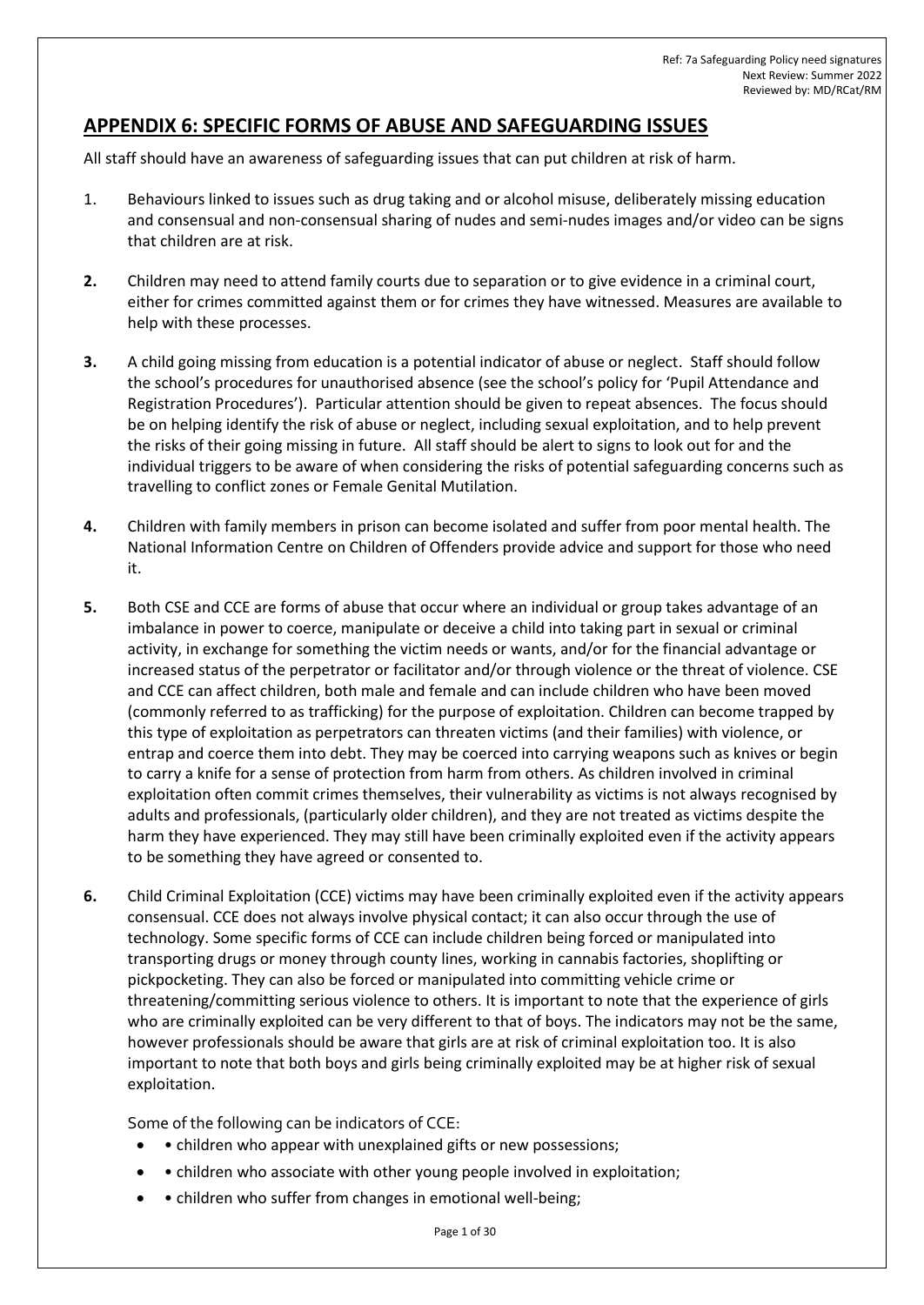- • children who misuse drugs and alcohol;
- • children who go missing for periods of time or regularly come home late; and
- • children who regularly miss school or education or do not take part in education
- 7. Child sexual exploitation (CSE) CSE is a form of child sexual abuse. Sexual abuse may involve physical contact, including assault by penetration (for example, rape or oral sex) or nonpenetrative acts such as masturbation, kissing, rubbing, and touching outside clothing. It may include noncontact activities, such as involving children in the production of sexual images, forcing children to look at sexual images or watch sexual activities, encouraging children to behave in sexually inappropriate ways or grooming a child in preparation for abuse including via the internet. CSE can occur over time or be a one-off occurrence, and may happen without the child's immediate knowledge e.g. through others sharing videos or images of them on social media. CSE can affect any child, who has been coerced into engaging in sexual activities. This includes 16 and 17 year olds who can legally consent to have sex. Some children may not realise they are being exploited e.g. they believe they are in a genuine romantic relationship.
- 8. Domestic abuse is defined as any incident or pattern of incidents of controlling, coercive, threatening behaviour, violence or abuse between those aged 16 or over who are, or have been, intimate partners or family members regardless of gender or sexuality. The abuse can encompass psychological, physical, sexual, financial and/or emotional. Exposure to domestic abuse and/or violence can have a serious, long lasting emotional and psychological impact on children.
- 9. Mental health problems can, in some cases, be an indicator that a child has suffered or is at risk of suffering abuse, neglect or exploitation. Only appropriately trained professionals should attempt to make a diagnosis of a mental health problem. Education staff, however, are well placed to observe children day-to-day and identify those whose behaviour suggests that they may be experiencing a mental health problem or be at risk of developing one. Mental Health of staff and pupils is monitored by the Headteacher in their capacity as the School Mental Health First Aider. Any concerns are noted and interventions put in place to support the pupil or staff member. Pupils can still be referred for Early Help through the Pan Dorset Development and Behavioural unit. Where children have suffered abuse and neglect, or other potentially traumatic adverse childhood experiences, this can have a lasting impact throughout childhood, adolescence and into adulthood. It is key that staff are aware of how these children's experiences, can impact on their mental health, behaviour, and education.
- 10. Being homeless or being at risk of becoming homeless presents a real risk to a child's welfare. Indicators that a family may be at risk of homelessness include household debt, rent arrears, domestic abuse and anti-social behaviour. The DSL should contact the Local Housing Authority so they can raise/progress concerns at the earliest opportunity.
- 11. So-called 'Honour-based' violence (HBV), including Female Genital Mutilation (FGM), Forced Marriages and practices such as Breast ironing, is illegal in the UK and is a form of child abuse with long lasting harmful consequences. KCSIE gives information regarding potential indicators that a child may be at risk of HBV or may have already suffered HBV.
- 12. Protecting children from the risk of radicalisation is part of our school's wider safeguarding duties and is similar in nature to protecting children from other forms of harm and abuse. Radicalisation refers to the process by which a person comes to support terrorism and forms of extremism. Extremism is vocal or active opposition to fundamental British values including democracy, the rule of law, individual liberty and mutual respect and tolerance of different faiths and beliefs. We also include in our definition of extremism, calls for the death of members of our armed forces, whether in this country or overseas. Specific background factors may contribute to vulnerability which are often combined with specific influences which an extremist or terrorist group may provide an answer. The internet and the use of social media in particular has become a major factor in the radicalisation of young people.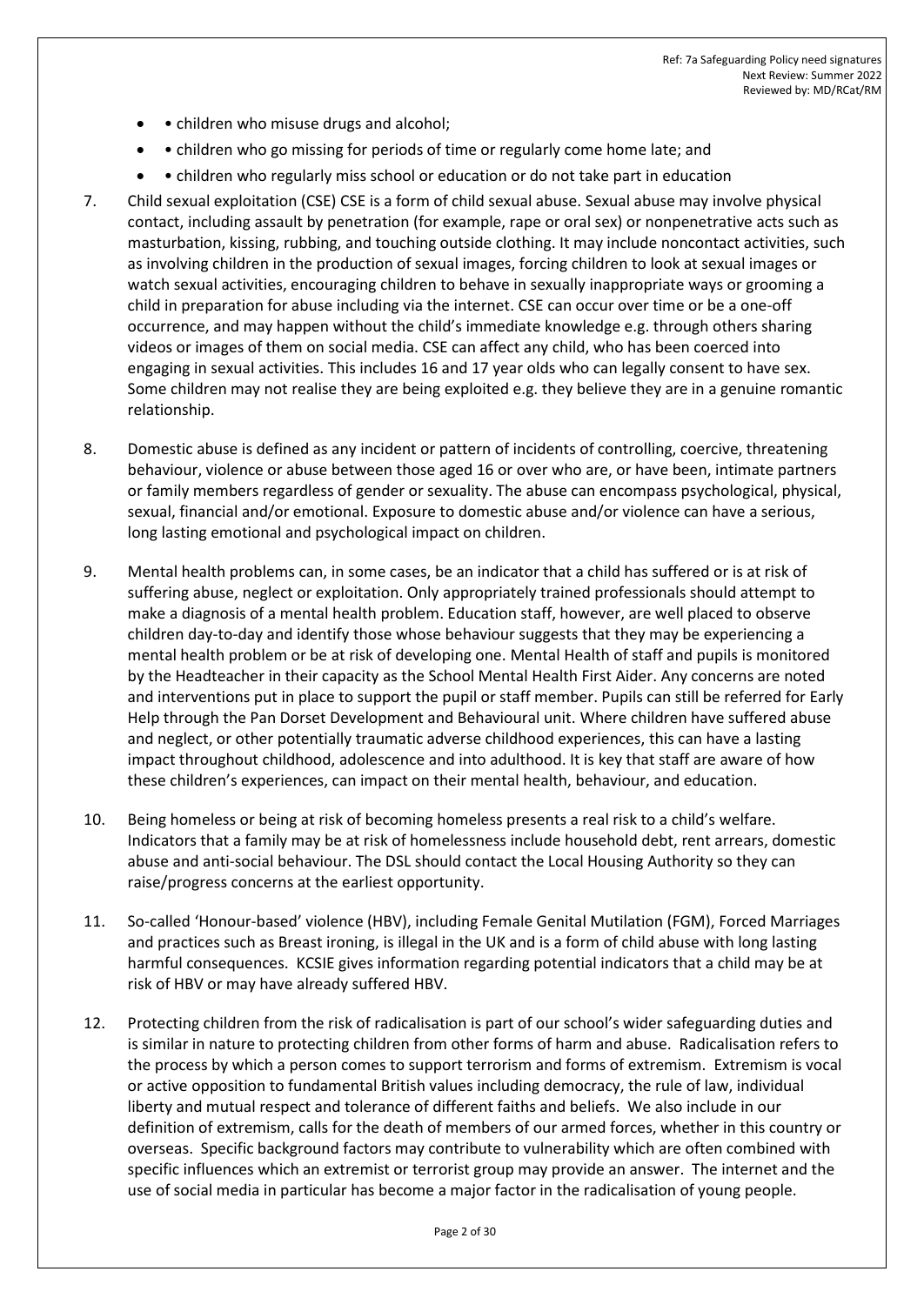- 13. Children can abuse other children. This is generally referred to as peer on peer abuse and can take many forms. This can include bullying, including cyberbullying; sexual violence and sexual harassment; physical abuse such as hitting, kicking, shaking, biting, hair pulling, or otherwise causing physical harm; sexting and initiating/hazing type violence and rituals. Any form of peer on peer abuse is taken seriously.
- 14. Children who are victims of sexual violence and sexual harassment will find the experience stressful and distressing. This will, in all likelihood, adversely affect their educational attainment. Sexual violence and sexual harassment exist on a continuum and may overlap, they can occur online and offline (both physical and verbal) and are never acceptable. All victims are reassured that they will be taken seriously, are offered appropriate support and will be kept safe.
- 15. Children can be at risk from, or involved with Serious Violent Crime. This will, in all likelihood, adversely affect their educational attainment. If staff are aware of any concerns that a child may be involved with Serious Youth Violence or Gang involvement they should contact the Designated Safeguarding Lead who will seek guidance to support the child.
- 16. Children can be at risk from modern slavery. This encompasses human trafficking and slavery, servitude and forced or compulsory labour. Exploitation can take many forms, including: sexual exploitation, forced labour, slavery, servitude, forced criminality and the removal of organs. If staff are aware of any concerns that a child may be involved they should contact the Designated Safeguarding Lead who will seek guidance to support the child.
- 17. Children with particular skill and interest in computing and technology may inadvertently or deliberately stray into cyber-dependent crime. Cybercrime is criminal activity committed using computers and/or the internet. It is broadly categorised as either 'cyber-enabled' (crimes that can happen off-line but are enabled at scale and at speed on-line) or 'cyber dependent' (crimes that can be committed only by using a computer). Cyber-dependent crimes include;
	- unauthorised access to computers (illegal 'hacking'), for example accessing a school's computer network to look for test paper answers or change grades awarded;
	- denial of Service (Dos or DDoS) attacks or 'booting'. These are attempts to make a computer, network or website unavailable by overwhelming it with internet traffic from multiple sources; and
	- making, supplying or obtaining malware (malicious software) such as viruses, spyware, ransomware, botnets and Remote Access Trojans with the intent to commit further offence, including those above;

If staff are concerned about a child in this area, inform the designated safeguarding lead (or a deputy), who will consider referring into the Cyber Choices programme. This is a nationwide police programme supported by the Home Office and led by the National Crime Agency, working with regional and local policing. It aims to intervene where young people are at risk of committing, or being drawn into, low level cyber-dependent offences and divert them to a more positive use of their skills and interests.

- 18. Children can be at risk from 'Upskirting' or be a perpetrator. All victims are reassured that they will be taken seriously and are offered appropriate support. The Police will be advised of this occurrence and will deal with the matter accordingly.
- 19. [The Department has produced a one-stop page for teachers on GOV.UK, which can be accessed here:](https://www.gov.uk/government/publications/relationships-education-relationships-and-sex-education-rse-and-health-education) [TEACHING ABOUT RELATIONSHIPS SEX AND HEALTH.](https://www.gov.uk/guidance/teaching-about-relationships-sex-and-health) This include[s teacher training modul](https://www.gov.uk/government/publications/relationships-education-relationships-and-sex-education-rse-and-health-education)es on the RSHE topics and non-statutory implementation guidance. The following resources may also help schools and colleges understand and teach about safeguarding:
	- DfE advice for schools: teaching online safety in schools;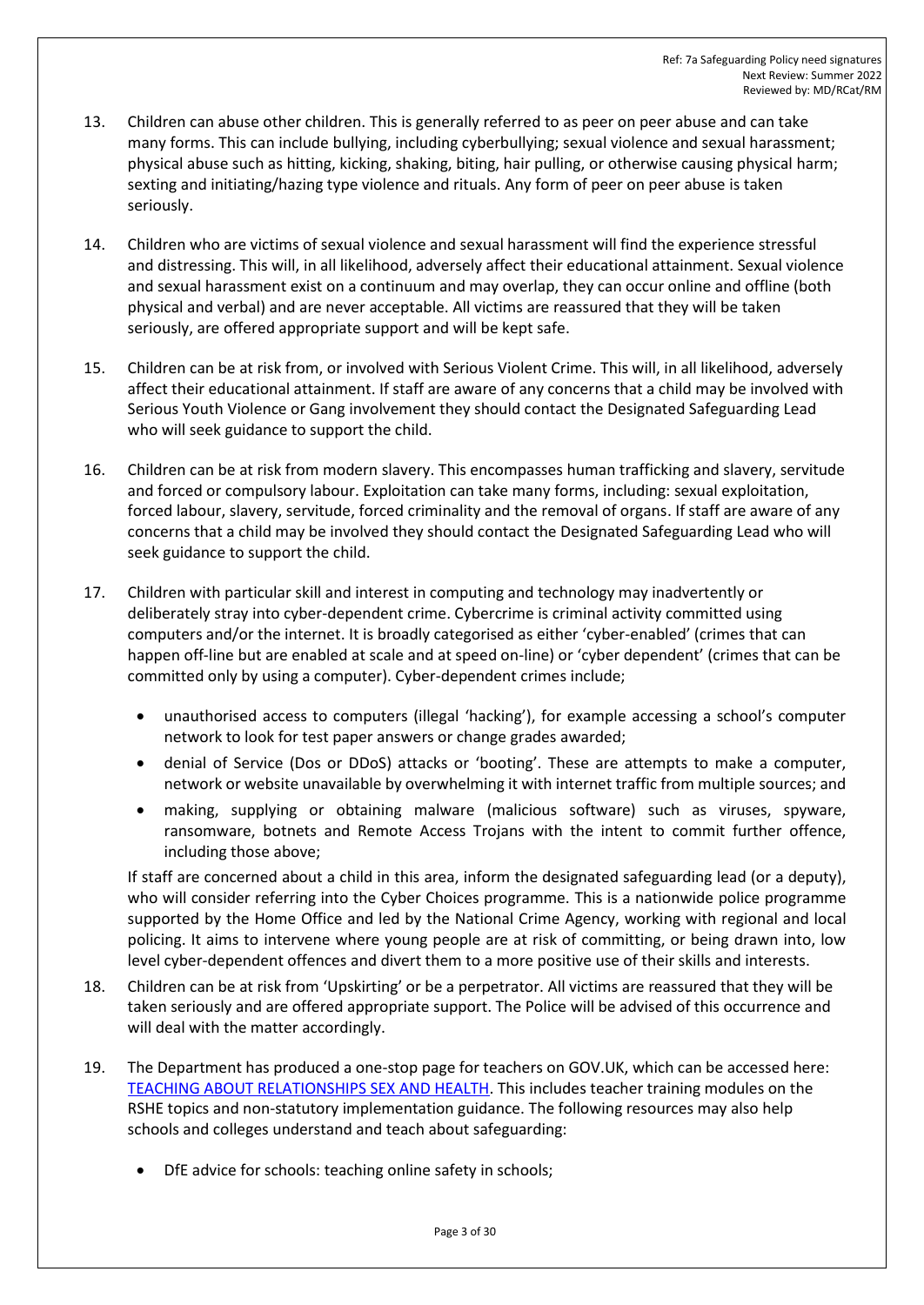- UK Council for Internet Safety (UKCIS)<sup>1</sup> guidance: Education for a connected world;
- UKCIS guidance: Sharing nudes and semi-nudes: [advice for education settings working w](https://www.gov.uk/government/publications/education-for-a-connected-world)ith children and young people;
- The UKCIS [external visitors guidance](https://www.gov.uk/government/publications/using-external-visitors-to-support-online-safety-education-guidance-for-educational-settings) [will help schools and colleges to ensure the maximum impact](https://www.gov.uk/government/publications/sharing-nudes-and-semi-nudes-advice-for-education-settings-working-with-children-and-young-people/sharing-nudes-and-semi-nudes-advice-for-education-settings-working-with-children-and-young-people)  [of any online safety](https://www.gov.uk/government/publications/sharing-nudes-and-semi-nudes-advice-for-education-settings-working-with-children-and-young-people/sharing-nudes-and-semi-nudes-advice-for-education-settings-working-with-children-and-young-people) sessions delivered by [external visitors;](https://www.gov.uk/government/publications/sharing-nudes-and-semi-nudes-advice-for-education-settings-working-with-children-and-young-people/sharing-nudes-and-semi-nudes-advice-for-education-settings-working-with-children-and-young-people)
- National Crime Agency's CEOP education programme: [Thinkuknow;](https://www.thinkuknow.co.uk/)
- Public Health England[: Rise Above](https://campaignresources.phe.gov.uk/schools/topics/rise-above/overview)
- 20. For more details about specific safeguarding issues referred to in [KCSIE](https://assets.publishing.service.gov.uk/government/uploads/system/uploads/attachment_data/file/999348/Keeping_children_safe_in_education_2021.pdf) 2021 are as follows:

#### **ANNEX B**

• Abuse

[https://www.gov.uk/government/publications/what-to-do-if-youre-worried-a-child-is-being](https://www.gov.uk/government/publications/what-to-do-if-youre-worried-a-child-is-being-abused--2)[abused--2](https://www.gov.uk/government/publications/what-to-do-if-youre-worried-a-child-is-being-abused--2)

<https://www.gov.uk/guidance/domestic-abuse-how-to-get-help> [https://www.gov.uk/government/publications/national-action-plan-to-tackle-child-abuse-linked](https://www.gov.uk/government/publications/national-action-plan-to-tackle-child-abuse-linked-to-faith-or-belief)[to-faith-or-belief](https://www.gov.uk/government/publications/national-action-plan-to-tackle-child-abuse-linked-to-faith-or-belief) <https://www.disrespectnobody.co.uk/relationship-abuse/what-is-relationship-abuse/> <https://www.gov.uk/government/publications/tackling-child-sexual-abuse-strategy>

<https://stopabusetogether.campaign.gov.uk/>

• Bullying including cyberbullying

<https://www.gov.uk/government/publications/preventing-and-tackling-bullying>

- Child missing from home or care <https://www.gov.uk/government/publications/children-missing-education> [https://www.gov.uk/government/publications/children-who-run-away-or-go-missing-from-home](https://www.gov.uk/government/publications/children-who-run-away-or-go-missing-from-home-or-care)[or-care](https://www.gov.uk/government/publications/children-who-run-away-or-go-missing-from-home-or-care) <https://www.gov.uk/government/publications/missing-children-and-adults-strategy>
- Children with family members in prison and/or the court system <https://www.nicco.org.uk/> <https://www.gov.uk/government/publications/young-witness-booklet-for-5-to-11-year-olds> <https://mojdigital.blog.gov.uk/2017/01/30/family-separation-whats-gov-got-to-do-with-it/>
- Child Exploitation

[https://www.gov.uk/government/publications/safeguarding-children-who-may-have-been](https://www.gov.uk/government/publications/safeguarding-children-who-may-have-been-trafficked-practice-guidance)[trafficked-practice-guidance](https://www.gov.uk/government/publications/safeguarding-children-who-may-have-been-trafficked-practice-guidance) <https://www.gov.uk/government/publications/care-of-unaccompanied-and-trafficked-children> [https://www.gov.uk/government/publications/modern-slavery-how-to-identify-and-support](https://www.gov.uk/government/publications/modern-slavery-how-to-identify-and-support-victims)[victims](https://www.gov.uk/government/publications/modern-slavery-how-to-identify-and-support-victims)

**Drugs**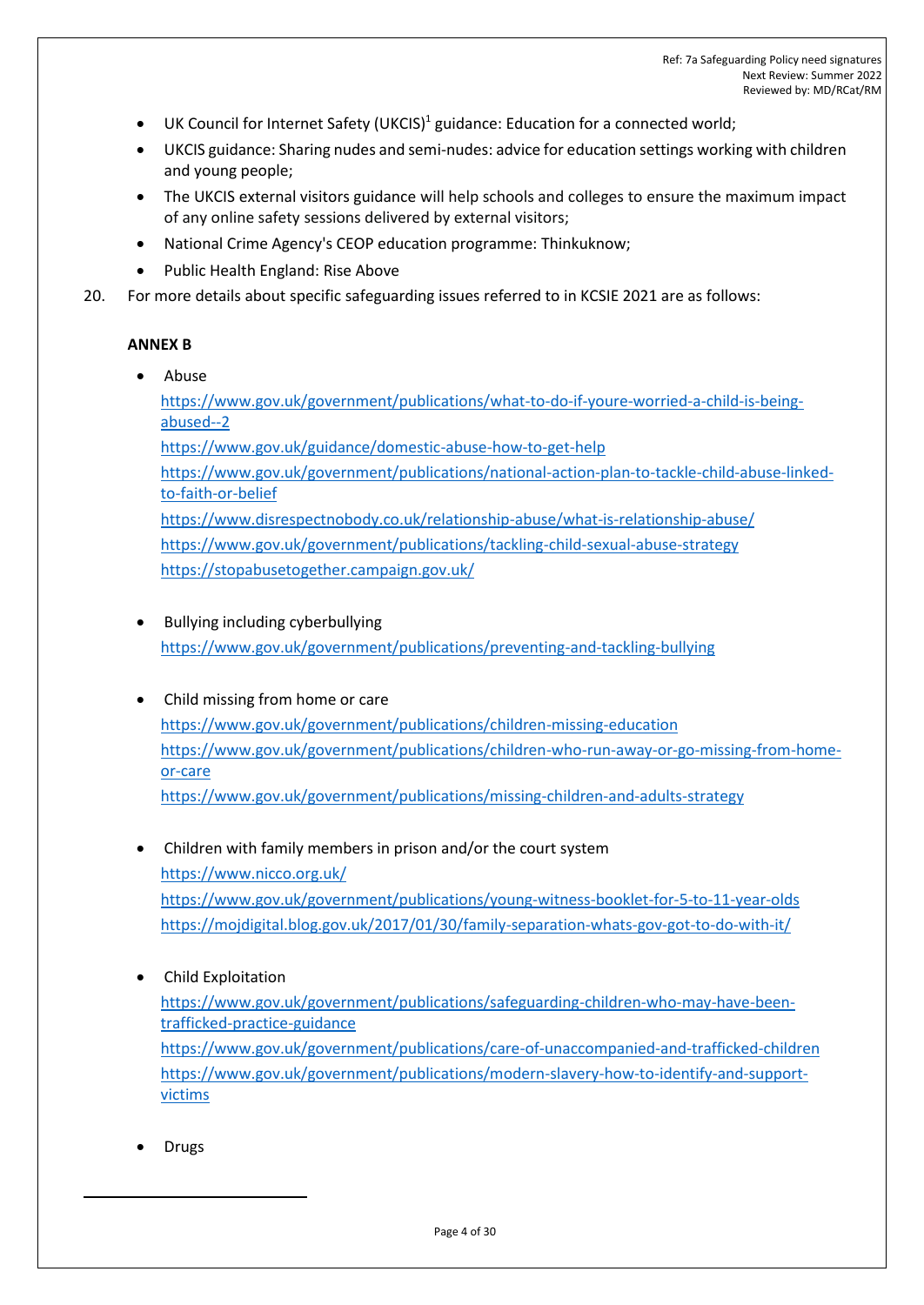<https://www.gov.uk/government/publications/drug-strategy-2017> <https://www.talktofrank.com/> [https://www.pshe-association.org.uk/curriculum-and-resources/resources/drug-and-alcohol](https://www.pshe-association.org.uk/curriculum-and-resources/resources/drug-and-alcohol-education-%E2%80%94-teacher-guidance)[education-%E2%80%94-teacher-guidance](https://www.pshe-association.org.uk/curriculum-and-resources/resources/drug-and-alcohol-education-%E2%80%94-teacher-guidance)

• Honour Based Abuse

<https://www.gov.uk/government/collections/female-genital-mutilation> [https://www.gov.uk/government/publications/multi-agency-statutory-guidance-on-female](https://www.gov.uk/government/publications/multi-agency-statutory-guidance-on-female-genital-mutilation)[genital-mutilation](https://www.gov.uk/government/publications/multi-agency-statutory-guidance-on-female-genital-mutilation) [fmu@fcdo.gov.uk](mailto:fmu@fcdo.gov.uk) <https://www.gov.uk/government/publications/female-genital-mutilation-resource-pack>

• Health and Wellbeing

<https://www.gov.uk/topic/schools-colleges-childrens-services/safeguarding-children> [https://www.pshe-association.org.uk/curriculum-and-resources/resources/every-mind-matters](https://www.pshe-association.org.uk/curriculum-and-resources/resources/every-mind-matters-teaching-resources)[teaching-resources](https://www.pshe-association.org.uk/curriculum-and-resources/resources/every-mind-matters-teaching-resources) [https://www.gov.uk/government/publications/supporting-pupils-at-school-with-medical](https://www.gov.uk/government/publications/supporting-pupils-at-school-with-medical-conditions--3)[conditions--3](https://www.gov.uk/government/publications/supporting-pupils-at-school-with-medical-conditions--3) <https://www.gov.uk/government/publications/mental-health-and-behaviour-in-schools--2>

• Homelessness

<https://www.gov.uk/guidance/homelessness-code-of-guidance-for-local-authorities>

• Private fostering

<https://www.gov.uk/government/publications/children-act-1989-private-fostering>

**Radicalisation** 

<https://www.gov.uk/government/publications/prevent-duty-guidance> [https://www.gov.uk/government/publications/protecting-children-from-radicalisation-the](https://www.gov.uk/government/publications/protecting-children-from-radicalisation-the-prevent-duty)[prevent-duty](https://www.gov.uk/government/publications/protecting-children-from-radicalisation-the-prevent-duty) <https://educateagainsthate.com/>

• Violence

<https://www.gov.uk/government/publications/serious-violence-strategy> <https://youthendowmentfund.org.uk/evidence/> [https://www.gov.uk/government/publications/advice-to-schools-and-colleges-on-gangs-and](https://www.gov.uk/government/publications/advice-to-schools-and-colleges-on-gangs-and-youth-violence)[youth-violence](https://www.gov.uk/government/publications/advice-to-schools-and-colleges-on-gangs-and-youth-violence) [https://www.gov.uk/government/publications/strategy-to-end-violence-against-women-and-girls-](https://www.gov.uk/government/publications/strategy-to-end-violence-against-women-and-girls-2016-to-2020)[2016-to-2020](https://www.gov.uk/government/publications/strategy-to-end-violence-against-women-and-girls-2016-to-2020)

[https://www.gov.uk/government/publications/violence-against-women-and-girls-national](https://www.gov.uk/government/publications/violence-against-women-and-girls-national-statement-of-expectations)[statement-of-expectations](https://www.gov.uk/government/publications/violence-against-women-and-girls-national-statement-of-expectations)

[https://www.gov.uk/government/publications/sexual-violence-and-sexual-harassment-between](https://www.gov.uk/government/publications/sexual-violence-and-sexual-harassment-between-children-in-schools-and-colleges)[children-in-schools-and-colleges](https://www.gov.uk/government/publications/sexual-violence-and-sexual-harassment-between-children-in-schools-and-colleges)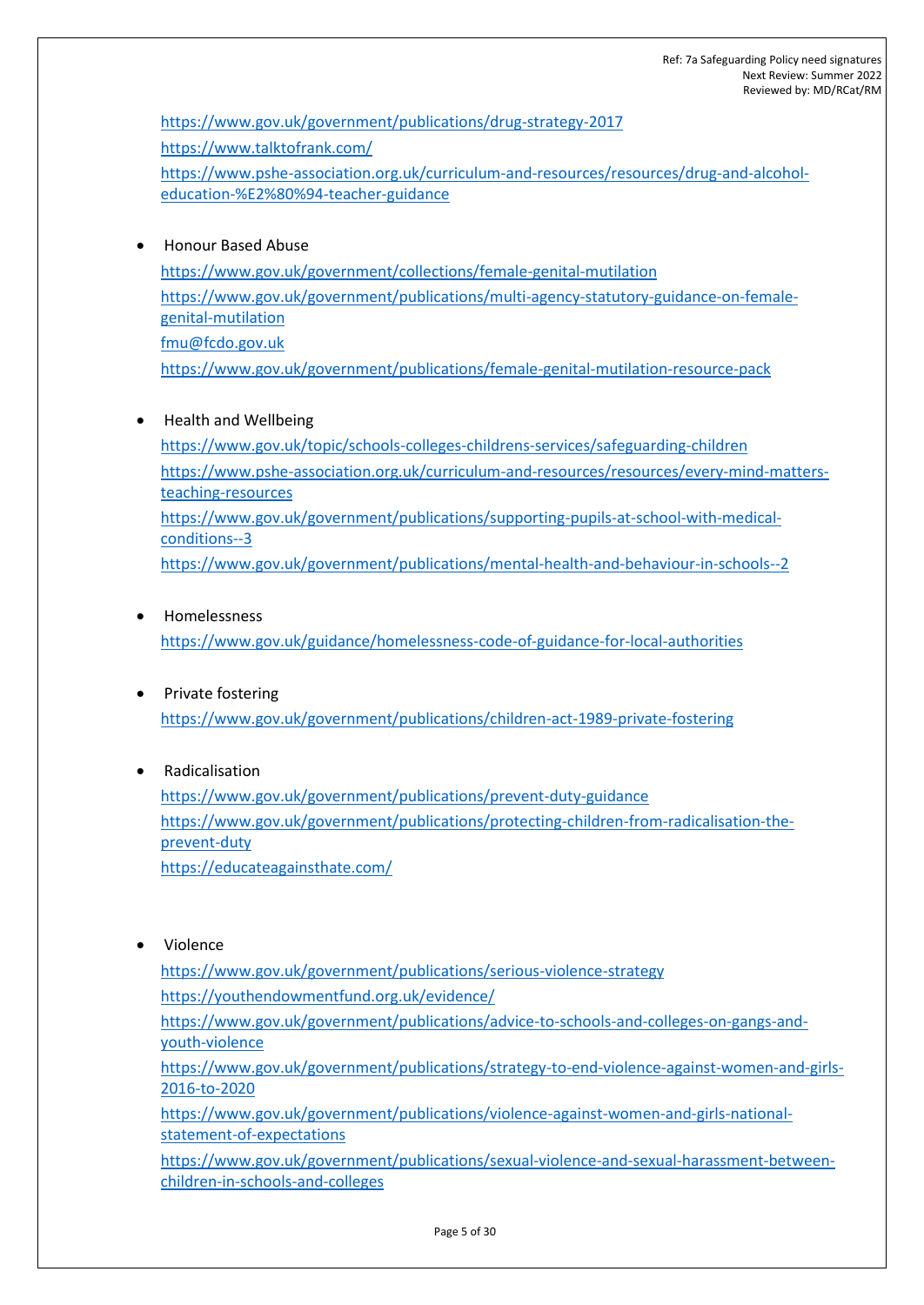## **APPENDIX 7: SUPPORT FOR CHILDREN INVOLVED WITH ABUSE**

Support can include:

- Early help and children's social care as set out in Part one of this guidance.
- Children and Young People's Independent Sexual Violence Advisors (ChISVAs) provide emotional and practical support for victims of sexual violence. They are based within the specialist sexual violence sector and will help the victim understand what their options are and how the criminal justice process works if they have reported or are considering reporting to the police. ChISVAs will work in partnership with schools and colleges to ensure the best possible outcomes for the victim.
- Police and social care agencies can signpost to ChISVA services (where available) or referrals can be made directly to the ChISVA service by the young person or school or college. Contact details for ChISVAs can be found at Rape Crisis and The Survivors Trust.
- Child and adolescent mental health services (CAMHS) is used as a term for all services that work with children who have difficulties with their emotional or behavioural wellbeing. Services vary depending on local authority. Most CAHMS have their own website, which will have information about access, referrals and contact numbers.
- The specialist sexual violence sector can provide therapeutic support for children who have experienced sexual violence. Contact Rape Crisis (England & Wales) or The Survivors Trust for details of local specialist organisations. The Male Survivors Partnership can provide details of services which specialise in supporting men and boys.
- NHS Help after rape and sexual assault NHS (www.nhs.uk) provides a range of advice, help and support including advice about the risk of pregnancy, sexually transmitted infections (STI), reporting to the police and forensics.
- Rape and sexual assault referral centres services can be found at: Find Rape and sexual assault referral centres. Sexual assault referral centres (SARCs) offer medical, practical and emotional support. They have specially trained doctors, nurses and support workers. If children, young people, or their families are unsure which service to access, they should contact their GP or call the NHS on 111.
- Childline provides free and confidential advice for children and young people.
- Internet Watch Foundation works internationally to remove child sexual abuse online images and videos and offers a place for the public to report them anonymously.
- Childline / IWF: Remove a nude image shared online Report Remove is a free tool that allows children to report nude or sexual images and videos of themselves that they think might have been shared online, to see if they can be removed from the internet.